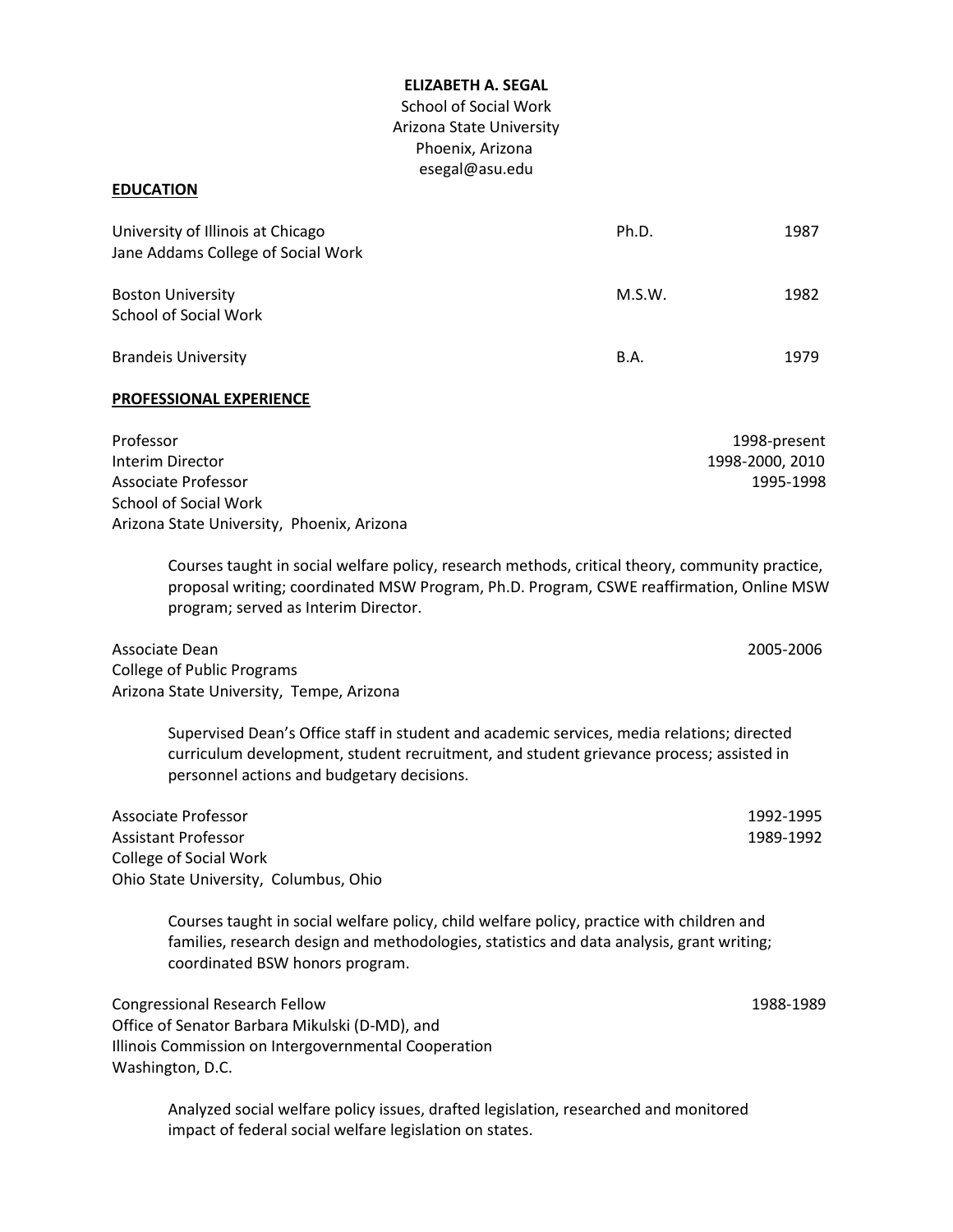| <b>Assistant Professor</b><br><b>School of Social Work</b>                                                                                                                | 1986-1988 |
|---------------------------------------------------------------------------------------------------------------------------------------------------------------------------|-----------|
| University of Illinois, Urbana, Illinois                                                                                                                                  |           |
| Courses taught in social welfare policy, community organization, administration,<br>and child welfare specialization.                                                     |           |
| <b>Instructor and Teaching Assistant</b><br>Jane Addams College of Social Work<br>University of Illinois, Chicago, Illinois                                               | 1984-1986 |
| Taught introduction to social work and social welfare administration, assisted<br>in research and course development.                                                     |           |
| <b>Assistant Director of Youth Activities</b><br>Union of American Hebrew Congregations (now Union of Reform Judaism)<br>Chicago, Illinois                                | 1982-1984 |
| Administered program development and community outreach services for<br>children and adolescents in North and Midwest Regions.                                            |           |
| Social Work Intern<br>Elizabeth Peabody Settlement House<br>Somerville, Massachusetts                                                                                     | 1981-1982 |
| Provided outreach services for children and families and community development.                                                                                           |           |
| <b>Assistant Teacher</b><br>Boston College Campus Pre-School<br>Newton, Massachusetts                                                                                     | 1981      |
| Guided social development for children with emotional and physical disabilities.                                                                                          |           |
| Social Work Intern<br>Blackstone Valley Child and Youth Guidance Center<br>Hopedale, Massachusetts                                                                        | 1980-1981 |
| Conducted individual, family, and group therapy with children and adolescents.                                                                                            |           |
| <b>AWARDS AND HONORS</b>                                                                                                                                                  |           |
| Choice Outstanding Academic Title Award<br>For book Assessing Empathy<br>Association of College and Research Libraries<br>American Library Association, Chicago, Illinois | 2018      |
| <b>Outstanding Doctoral Mentor Award</b><br><b>Graduate College</b><br>Arizona State University, Tempe, Arizona                                                           | 2013      |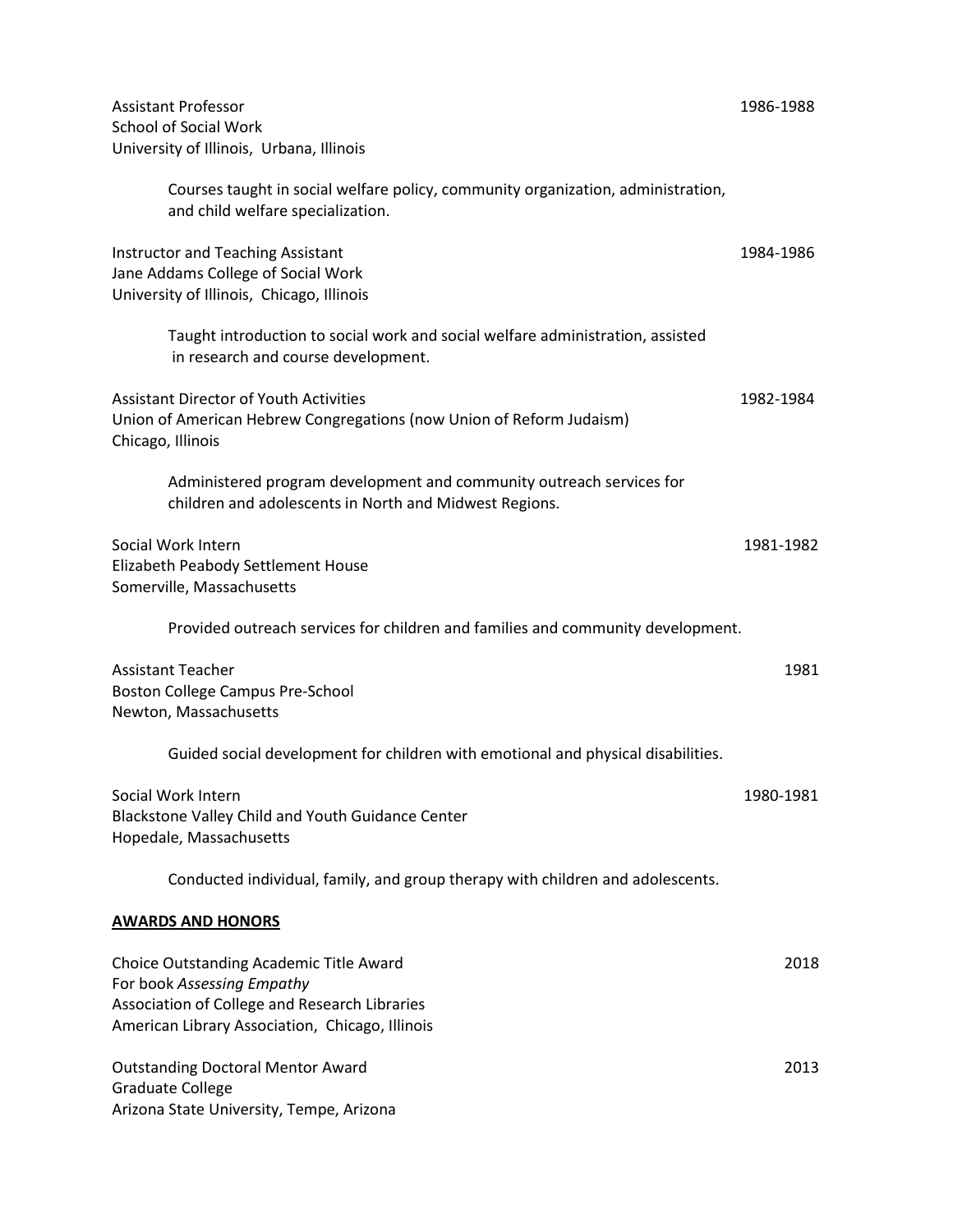| <b>Outstanding Faculty Mentor</b><br>Faculty Women's Association<br>Arizona State University, Tempe, Arizona                                                                 | 2011                            |
|------------------------------------------------------------------------------------------------------------------------------------------------------------------------------|---------------------------------|
| <b>Mentor Recognition Program Honoree</b><br>Council on the Role and Status of Women in Social Work Education<br>Council on Social Work Education, Alexandria, Virginia      | 2010                            |
| <b>Faculty Affiliate Award</b><br>School of Social Inquiry and Justice Studies<br>Arizona State University, Tempe, Arizona                                                   | 2007                            |
| <b>Outstanding Doctoral Mentor Award Nominee</b><br><b>Graduate College</b><br>Arizona State University, Tempe, Arizona                                                      | 2003                            |
| <b>Outstanding Supervisor Award Nominee</b><br><b>Classified Staff Council</b><br>Arizona State University, Tempe, Arizona                                                   | 2000                            |
| <b>Student Life Recognition Award</b><br><b>Student Affairs</b><br>Arizona State University, Tempe, Arizona                                                                  | 1999                            |
| Distinguished Mentor of Women Award Nominee<br>Faculty Women's Association<br>Arizona State University, Tempe, Arizona                                                       | 1997, 1998                      |
| <b>Outstanding Graduate Faculty Member</b><br>Ohio State University College of Social Work                                                                                   | 1989-1990; 1990-1991; 1993-1994 |
| Alumni Distinguished Teaching Award<br>Ohio State University, Columbus, Ohio                                                                                                 | 1991                            |
| <b>Outstanding Undergraduate Faculty Member</b><br>Ohio State University College of Social Work                                                                              | 1989-1990                       |
| <b>Excellence in Teaching</b><br>University of Illinois School of Social Work                                                                                                | 1986-1988                       |
| <b>FELLOWSHIPS</b>                                                                                                                                                           |                                 |
| <b>Congressional Science Fellow</b><br>American Association for the Advancement of Science<br>Sponsored by the Society for Research in Child Development<br>Washington, D.C. | 1988-1989                       |
| Lilly Endowment Teaching Fellow<br>University of Illinois at Urbana-Champaign                                                                                                | 1987-1988                       |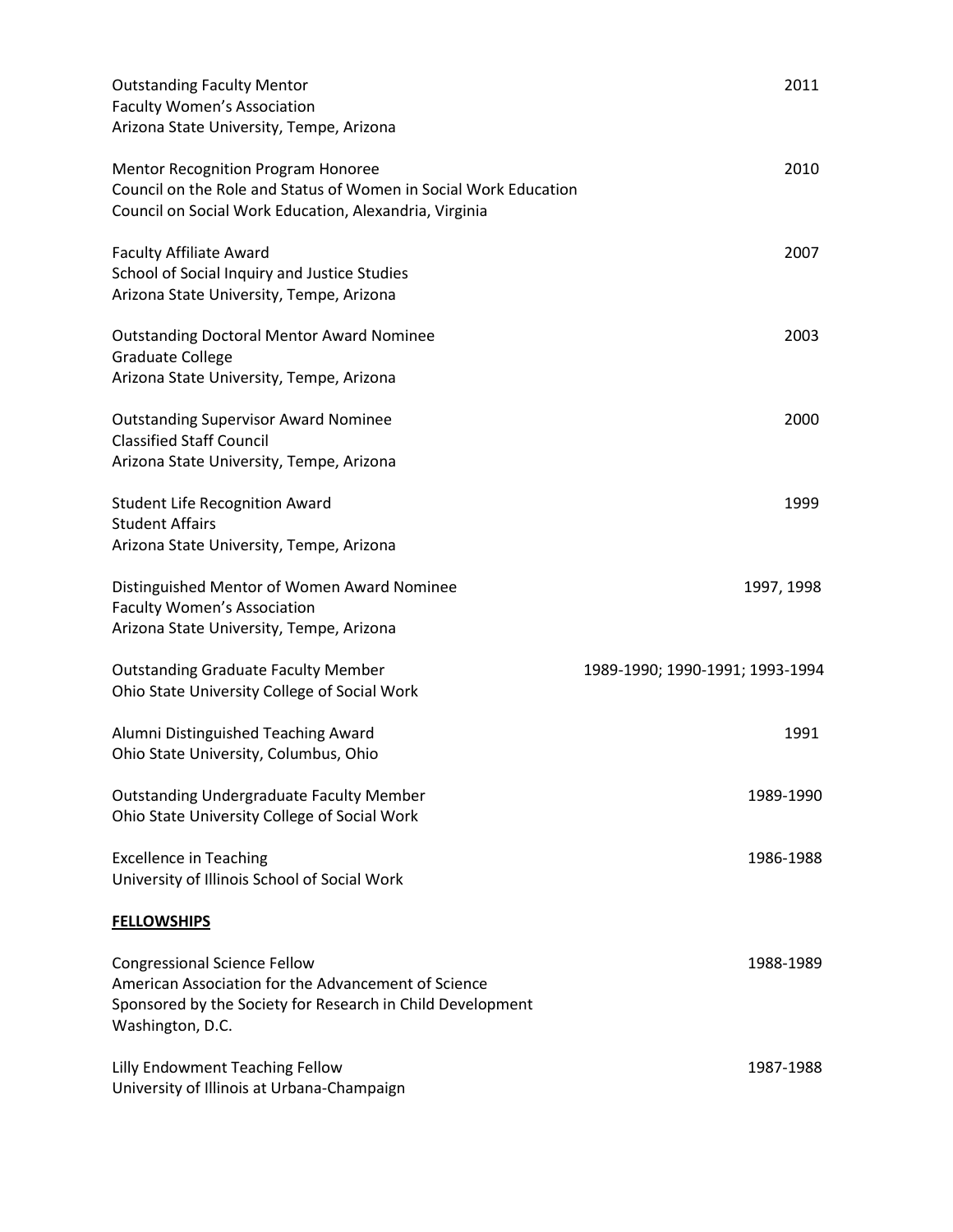# **PUBLICATIONS**

# **BOOKS**

- Segal, E.A. (2020). Updated 4<sup>th</sup> Edition. Social welfare policies and social programs: A values perspective. Boston, MA: Cengage Learning. (First edition published in 2007).
- Segal, E.A., Gerdes, K. E., & Steiner, S. (2019). 6th Edition. *An introduction to the profession of social work: Becoming a change agent*. Pacific Grove, CA: Brooks/Cole Cengage Learning. (First edition published in 2004).
- Segal, E.A. (2018). *Social empathy: The art of understanding others*. New York: Columbia University Press.
- Segal, E.A., Gerdes, K.E., Lietz C.A., Wagaman, M.A. & Geiger, J.M. (2017). *Assessing empathy.* New York: Columbia University Press. [*Choice Outstanding Academic Title Award* 2018, American Library Association]
- Kilty, K.M & Segal, E.A., Eds. (2006). *The promise of welfare reform: Rhetoric and the reality of poverty in the 21st century.* Binghamton, NY: Haworth Press.
- Kilty, K.M. & Segal, E.A., Eds. (2004). *Poverty and inequality in the Latin American – U.S. borderlands*. Binghamton, NY: Haworth Press.
- Kilty, K.M. & Segal, E.A., Eds. (2003). *Rediscovering the other America: The continuing crisis of poverty and inequality in the United States*. Binghamton, NY: Haworth Press.
- Vidal de Haymes, M., Kilty, K.M., & Segal, E.A., Eds. (2000). *Latino poverty in the new century: Inequalities, challenges and barriers*. Binghamton, NY: Haworth Press.
- Segal, E.A. & Brzuzy, S. (1998). *Social welfare policy. programs, and practice*. Itasca, IL: Peacock Publishers.
- Segal, E.A. & Kilty, K.M., Eds. (1998). *Pressing issues of inequality and American Indian communities*. Binghamton, NY: Haworth Press.
- Kilty, K.M., Richardson, V.E., & Segal, E.A., Eds. (1997). *Income security and public assistance for women and children*. Binghamton, NY: Haworth Press.

Gustavsson, N.S. & Segal, E.A. (1994). *Critical issues in child welfare*. Newbury Park, CA: Sage Publications.

## **BOOK CHAPTERS**

- Reyes, M., Segal, E.A., & Lietz, C.A. (2022). The importance of empathy to social work practice. In Rapp-McCall, L., Corcoran, K. & Roberts, A.R. Eds. *Social Workers' Desk Reference*, *4 th edition*, pp. 1073- 1079. New York: Oxford University Press.
- Segal, E.A. (2020). Social empathy. In *The encyclopedia of social work online*. New York: Oxford University Press and the National Association of Social Workers. DOI: 10.1093/acrefore/9780199975839.013.1152. (First version published in 2014).
- Becerra, D., Ayón, C., Gurrola, M., Androff, D.K. & Segal, E.A. (2014). Immigrants and poverty. In Giffords, E. & Garber, K. Eds. *The new reality of poverty*, pp. 388-435. Chicago: Lyceum Press.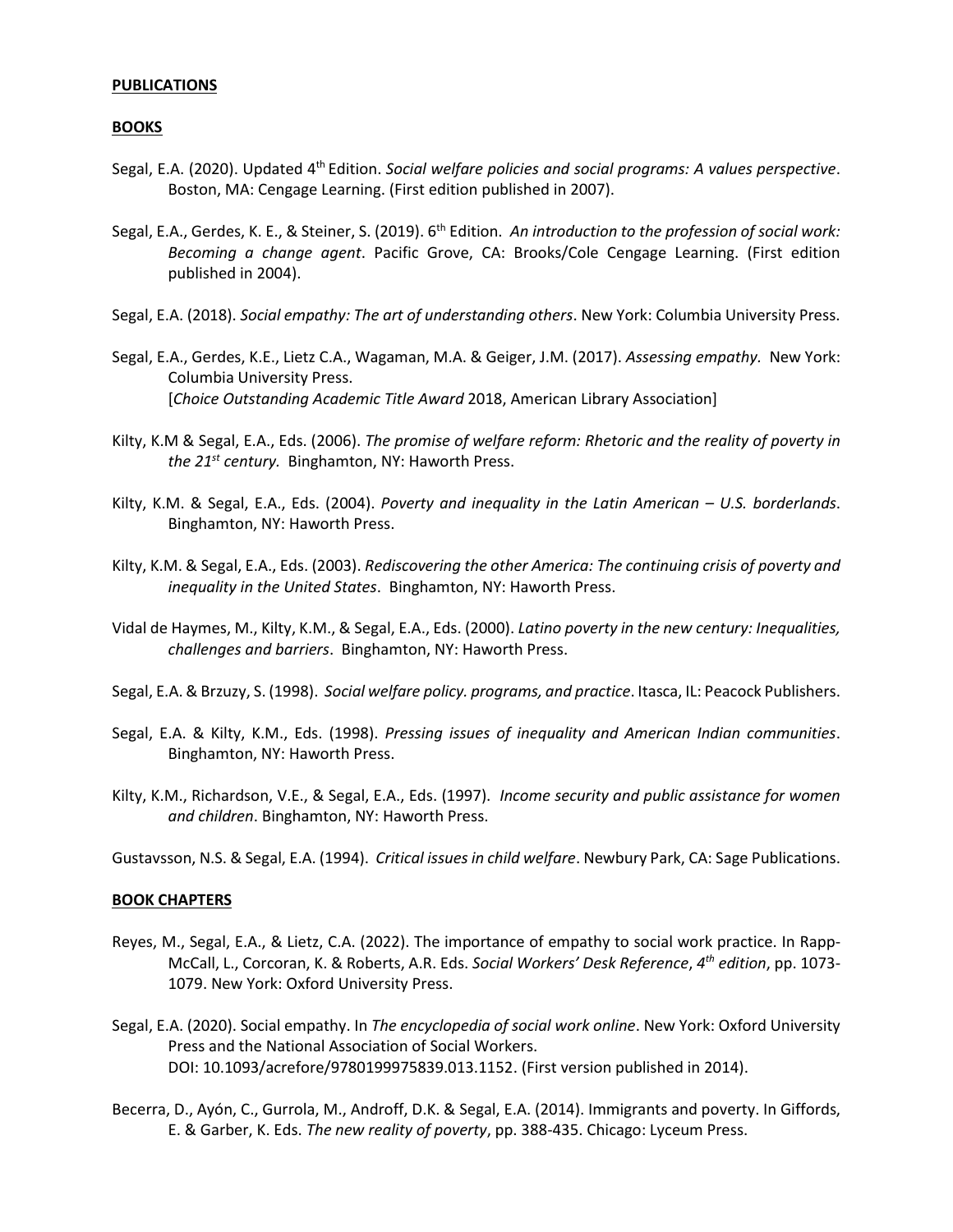- Gerdes, K.E., Segal, E.A. & Harmon, J.K. (2014). Your brain on empathy: Implications for social work practice. In H. C. Matto, J. Strolin-Goltzman, & M. S. Ballan (Eds). *Neuroscience for social work: Current research and practice,* pp. 9-36*.* New York: Springer Publishing Company.
- Segal, E.A. & Niles, M. (2009). Family poverty, welfare reform, and child development. In Broussard, C. A. & Joseph, A. L. Eds. *Family poverty in diverse contexts,* pp. 95-107. New York: Routledge.
- Segal, E.A. (2008). Poverty: The valley's economic divide. In *Greater Phoenix forward: Sustaining and enhancing the human service infrastructure,* pp. 88-91*.* Phoenix, AZ: Morrison Institute for Public Policy.
- Segal, E.A. (2008). Welfare reform: The need for social empathy. In Colby, I. Ed. *Comprehensive handbook of social work and social welfare, volume 4: Social policy and social practice*, pp. 371-384. Hoboken, NJ: John Wiley & Sons.
- Segal, E.A. (2006). Homelessness. In Odekon, M. Ed. *Encyclopedia of world poverty,* pp. 495-501. Thousand Oaks, CA: Sage Publications.
- Segal, E.A. (2006). Welfare as we *should* know it: Social empathy and welfare reform. In Kilty, K.M & Segal, E.A., Eds. *The promise of welfare reform: Rhetoric or reality*? pp. 265-274. Binghamton, NY: Haworth Press.
- Gerdes, K. & Segal, E.A. (2003). Should faith-based social work programs be required to comply with nondiscrimination standards if they violate the beliefs of those institutions? In *Controversial Issues in Social Work*, 2nd edition. Edited by H. J. Karger, J. Midgley, & C. B. Brown, pp. 263-269. Boston: Allyn & Bacon.
- Segal, E.A., & Stromwall, L. (2000). Social work practice issues related to poverty and homelessness. In *Handbook of Direct Practice in Social Work*. Edited by C. Garvin & P. Allen-Meares, pp. 519-532. Thousand Oaks, CA: Sage Publications.
- Segal, E.A., & Brzuzy, S. (1997). Legislation affecting parenting. In *Background report to the 1997 Black Town Hall*, pp. 109-122. Edited by K. Kyle & A.L. Schneider. Tempe, AZ: Arizona State University.
- Segal, E.A. (1995). An overview and critique of public policies and practices. In *Social work with children and adolescents*, pp. 63-83. Edited by P. Allen-Meares. New York: Longman Publishers.
- Segal, E.A. & Allen-Meares, P. (1995). Case management and coordination of child and youth services. In *Social work with children and adolescents*, pp. 203-212. Edited by P. Allen-Meares. New York: Longman Publishers.
- Segal, E.A. & Brzuzy, S. (1995). Women actors for women's issues: A new political agenda. In *Feminist practice in the 21st century*, pp. 143-157. Edited by N. Van Den Bergh. Washington, D.C.: NASW Press.

## **ARTICLES IN REFEREED JOURNALS**

Cimino, A.N., Killian, M.O., Von Ende, A.K., & Segal, E.A. (2020). Measurement models in social work research: A data-based illustration of four confirmatory factor models and their conceptual application. *British Journal of Social Work, 50* (1), 282-301. Doi: 10.1093/bjsw/bcz164.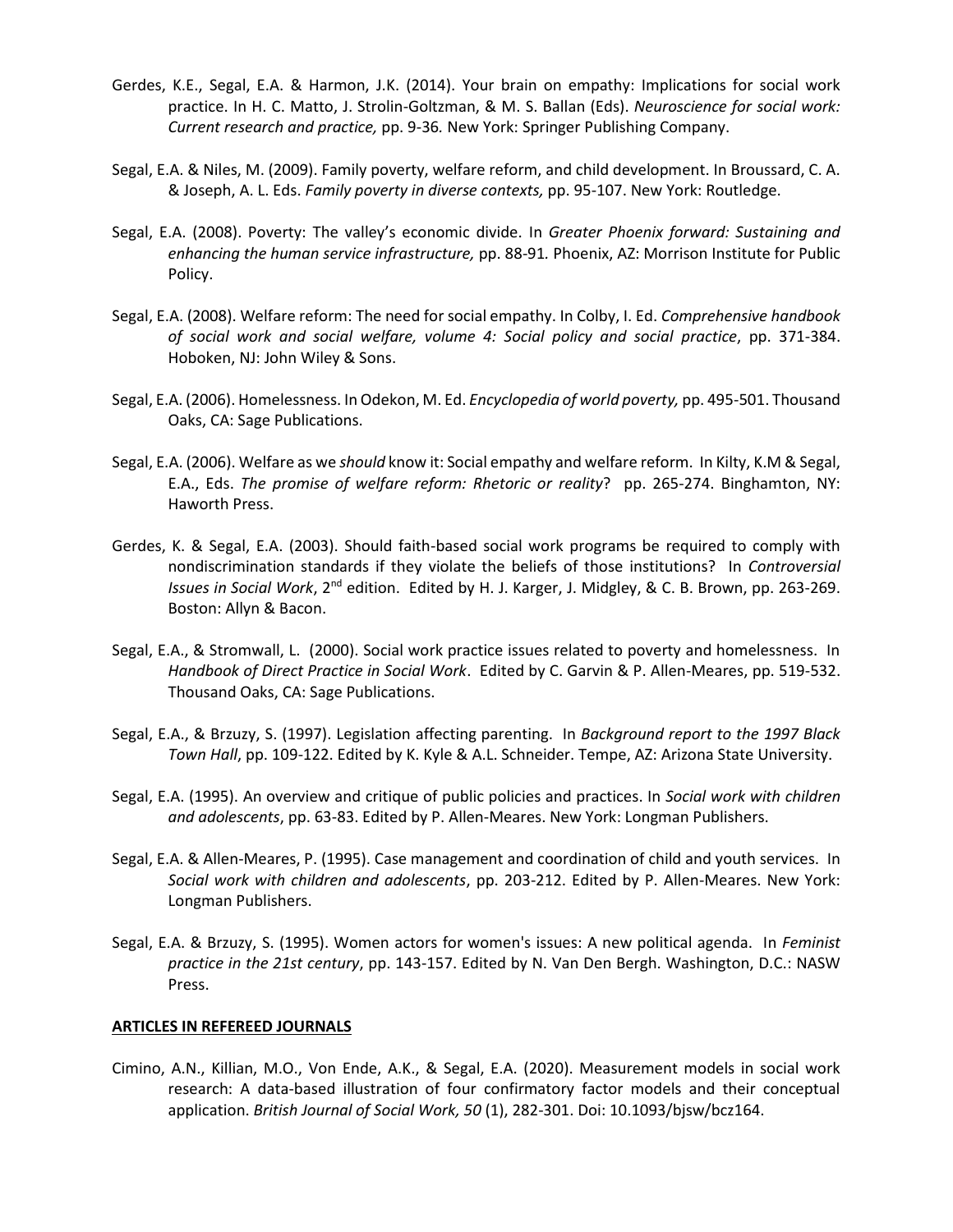- Reyes, M. & Segal, E.A. (2019). Globalization or colonization in online education: Opportunity or oppression? *Journal of Teaching in Social Work*, *39* (4-5), 374-386. [Also published as a book chapter in *Online and Distance Social Work Education: Current Practice and Future Trends*, edited by P. Kurzman & M.B. Littlefield, 2020, New York & London: Routledge.]
- Wagaman, M.A., Compton, K., & Segal, E.A. (2018). Social empathy and attitudes about dependence of people living in poverty on government assistance programs. *Journal of Poverty: Innovations on Social, Political & Economic Inequalities*, *22* (6), 471-485.
- Wald, D. M., Segal, E. A., Johnston, E. W., and Vinze, A. (2017). Understanding the influence of power and empathic perspective-taking on collaborative natural resource management. *Journal of Environmental Management,* 199, 201-210.
- Segal, E.A. & Wagaman, M.A. (2017). Social empathy as a framework for teaching social justice. *Journal of Social Work Education*, 53 (2), 201-211.
- Wagaman, M.A., Geiger, J.M., Shockley, C., & Segal, E.A. (2015). The role of empathy in burnout, compassion satisfaction, and secondary traumatic stress among social workers. *Social Work*, 60 (3), 201-209.
- Wagaman, M.A. & Segal, E.A. (2014). The relationship between empathy and attitudes towards government intervention. *Journal of Sociology and Social Welfare*, XLI (4), 91-112.
- Segal, E.A., Cimino, A., Gerdes, K.E., Harmon, J.K. & Wagaman, M.A. (2013). A confirmatory factor analysis of the Interpersonal and Social Empathy Index. *Journal of the Society for Social Work Research,* 4 (3) 131-153.
- Segal, E.A., Wagaman, M.A., & Gerdes, K.E. (2012). Developing the Social Empathy Index: An exploratory factor analysis. *Advances in Social Work*, 13 (3) 541-60.
- Gerdes, K.E., Lietz, C.A., Geiger, J.M., Wagaman, M.A. & Segal, E.A. (2012). Examination of known-groups validity for the Empathy Assessment Index (EAI): Differences in EAI scores between social service providers and service recipients. *Journal of the Society for Social Work Research*. 3 (2) 94-112.
- Groch, K., Gerdes, K.E., Segal, E.A. & Groch, M. (2012). The grassroots Londolozi model of African development: Social empathy in action. *Journal of Community Practice*. 20 (1-2) 154-177.
- Lietz, C.A., Gerdes, K.E., Sun, F., Geiger, J.M., Wagaman, M.A. & Segal, E.A. (2011). The Empathy Assessment Index (EAI): A confirmatory factor analysis of a multidimensional model of empathy. *Journal of the Society for Social Work Research*. 2 (2), 104-124.
- Gerdes, K.E., Lietz, C.A., & Segal, E.A. (2011). Measuring empathy in the 21<sup>st</sup> century: The development of an empathy index rooted in social cognitive neuroscience and social justice. *Social Work Research*. 35 (2), 83-93.
- Segal, E.A., Gerdes, K.E., Mullins, J., Wagaman, M.A., & Androff, D. (2011). Social empathy attitudes: Do Latino students have more? *Journal of Human Behavior in the Social Environment*. 21 (4), 438- 445.
- Gerdes, K.E. & Segal, E.A. (2011). The importance of empathy for social work practice: Integrating new science. *Social Work*. 56 (2), 141-148.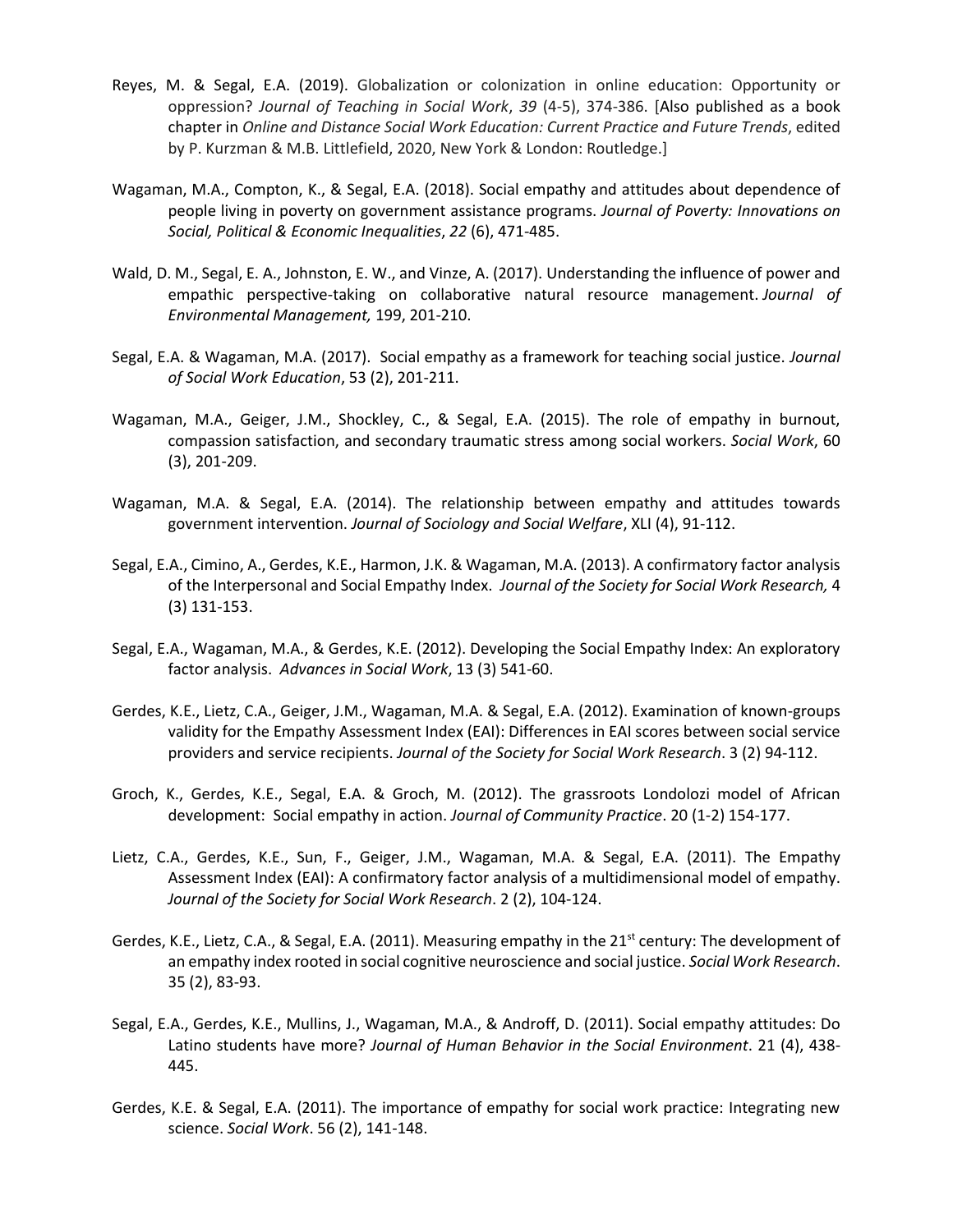- Segal, E.A. (2011). Social empathy: A model built on empathy, contextual understanding, and social responsibility that promotes social justice. *Journal of Social Service Research*. 37 (1), 266-277.
- Gerdes, K.E., Segal, E.A., Jackson, K. & Mullins, J. (2011). Teaching empathy: A model rooted in social cognitive neuroscience and social justice. *Journal of Social Work Education.* 47 (1), 109-131.
- Ayón, C., Krysik, J., Gerdes, K., Androff, D., Becerra, D., Gurrola, M. Moya-Salas, L., & Segal, E.A. (2011). The mental health status of Latino children in the public child welfare system: A look at the role of generation and origin. *Child & Family Social Work*. 16 (4), 369-379.
- Androff, D., Ayón, C., Becerra, D., Gurrola, M. Moya-Salas, L., Krysik, J., Gerdes, K., & Segal, E.A. (2011). US immigration policy and immigrant children's well-being: The impact of policy shifts. *Journal of Sociology and Social Welfare.* XXXVIII (1), 77-98.
- Gerdes, K.E., Segal, E.A, & Lietz, C.A. (2010). Conceptualising and measuring empathy: The need for clarity and consistency. *British Journal of Social Work*. 40, 2326-2343.
- Duke-Lucio, J., Peck, L.R. & Segal, E.A. (2010). The Latent and Sequential Costs of Being Poor: An Exploration of Housing. *Poverty &Public Policy*. 2, Article 4.
- Segal, E.A., Gerdes, K.E., Stromwall, L. & Napoli, M. (2010). Privilege through the lens of empathy. *Reflections: Narratives of Professional Helping*. 16 (1), 79-87.
- Moya-Salas, L., Sen, S. & Segal, E.A. (2010). Critical theory: Pathway from dichotomous to integrated social work practice. *Families in Society: The Journal of Contemporary Social Science*s. 91 (1), 91-96.
- Becerra, D., Gurrola, M., Androff, D., Ayon, C., Gerdes, K., Krysik, J. Moya-Salas, L., Segal, E.A. (2010). Poverty and other factors affecting migration intentions among adolescents in Mexico. *Journal of Poverty.* 14 (1), 1-16.
- Gerdes, K.E. & Segal, E.A. (2009). A social work model of empathy. *Advances in Social Work*, 10 (2), 114- 127.
- Peck, L.R. & Segal, E.A. (2008). The latent and sequential costs (and benefits) of being low income: New insights about employment for poverty measurement. *The Journal of Policy Practice*. 7 (1), 23-40.
- Segal, E.A. (2007). Social empathy: A tool to address the contradiction of working but still poor. *Families in Society: The Journal of Contemporary Social Science*s. Volume 88, Number 3, pp. 333-337.
- Segal, E.A. (2007). Social empathy: A new paradigm to address poverty. *Journal of Poverty: Innovations on Social, Political & Economic Inequalities*. Volume 11, Number 3, pp. 65-81.
- Segal, E.A. & Peck, L.R. (2006). The sequential costs of poverty: What traditional measures overlook. *Journal of Sociology and Social Welfare*. Volume XXXIII, Number 1, pp. 227-238.
- Peck, L.R. & Segal, E.A. (2006). The latent and sequential costs of being poor: Exploration of a potential paradigm shift. *Journal of Poverty: Innovations on Social, Political & Economic Inequalities*. Volume 10, Number 1, pp. 1-24.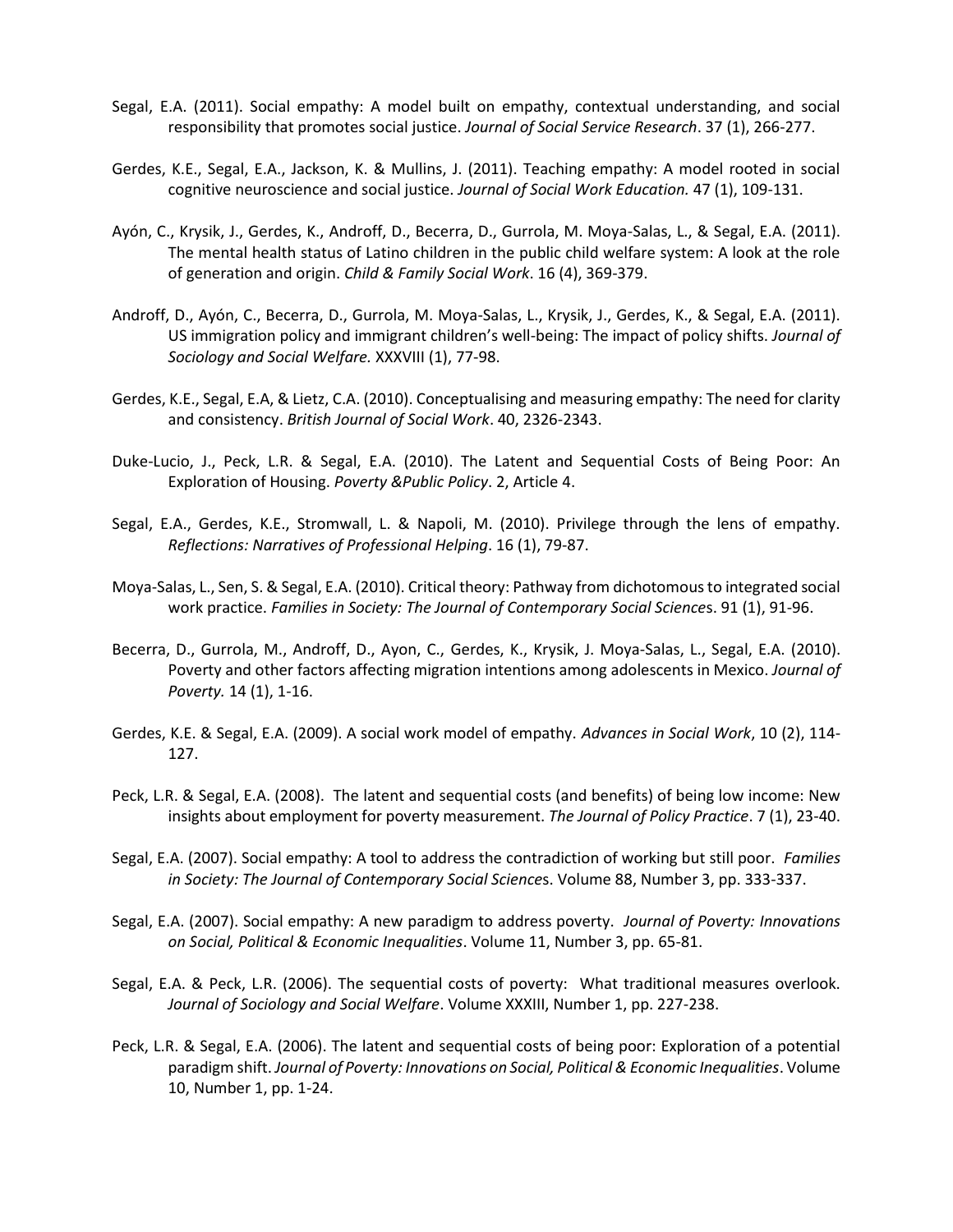- Holley, L.C. & Segal, E.A. (2005). Incorporating LGBTQ content into foundation social work courses: Addressing students' perceived gaps. *Arete*. Volume 28, Number 2, pp. 26-38.
- Segal, E.A. & Kilty, K.M. (2003). Political promises for welfare reform. *Journal of Poverty: Innovations on Social, Political & Economic Inequalities*. Volume 7, Numbers 1/2, pp. 51-68.
- Segal, E.A., Kilty, K.M., & Kim, R. (2002). Social and economic inequality and Asian Americans in the United States. *Journal of Poverty: Innovations on Social, Political & Economic Inequalities*. Volume 6, Number 4, pp. 5-22.
- Brzuzy, S., Stromwall, L., Sharp, P., Wilson, R. & Segal, E.A. (2000). The vulnerability of American Indian women in the new welfare state.*Affilia, Journal of Women and Social Work*. Volume 15, Number 2, pp. 193-203.
- Gerdes, K., Napoli, M, Pattea, C. & Segal, E.A. (1998). The impact of Indian gaming on economic development. *Journal of Poverty: Innovations on Social, Political & Economic Inequalities*. Volume 2, Number 4, pp. 17-30.
- Steiner, S., Gerdes, K., Brzuzy, S. & Segal, E.A. (1998). A model for performance evaluation in social work programs: Facing the challenge of annual and post-tenure reviews. *Arete*. Volume 22, pp. 44-53.
- Segal, E.A. & Kilty, K. (1998). The resurgence of biological determinism and the assault on human diversity. *Race, Gender, and Class*. Volume 5, Number 3, pp. 61-75.
- Brzuzy, S., Ault, A. & Segal, E.A. (1997). Conducting qualitative interviews with women who are survivors of trauma: The need for sensitivity. *Affilia, Journal of Women and Social Work*. Volume 12, Number 1, pp. 76-83.
- Segal, E.A. (1997). Welfare reform and the myth of the marketplace. *Journal of Poverty: Innovations on Social, Political & Economic Inequalities*. Volume 1, Number 1, pp. 5-18.
- Kilty, K. & Segal, E.A. (1996). Genetics and biological determinism: Scientific breakthrough or blaming the victim revisited? *Humanity and Society*, Volume 20, Number 3, pp. 90-110.
- Brzuzy, S. & Segal, E.A. (1996). Community-based research strategies for social work education. *Journal of Community Practice*, Volume 3, Number 1, pp. 59-69.
- Segal, E.A. & Brzuzy, S. (1995). Gender and Congressional voting: A legislative analysis. *Affilia, Journal of Women and Social Work*, Volume 10, Number 1, pp. 8-22.
- Rogers, K., Segal, E.A., & Graham, M. (1994). The relationship between academic factors and running away among adolescents. *Social Work in Education*, Volume 16, Number 1, pp. 46-54.
- Segal, E.A. (1992). Multineed children in the social services system. *Social Work in Education*, Volume 14, Number 3, pp. 190-198.
- Segal, E.A. (1991). The juvenilization of poverty in the 1980s. *Social Work*, Volume 36, Number 5, pp. 454- 457.
- Segal, E.A. (1991). Social policy and intervention with chemically dependent women and their children. *Child & Adolescent Social Work Journal*, Volume 8, Number 4, pp. 285-295.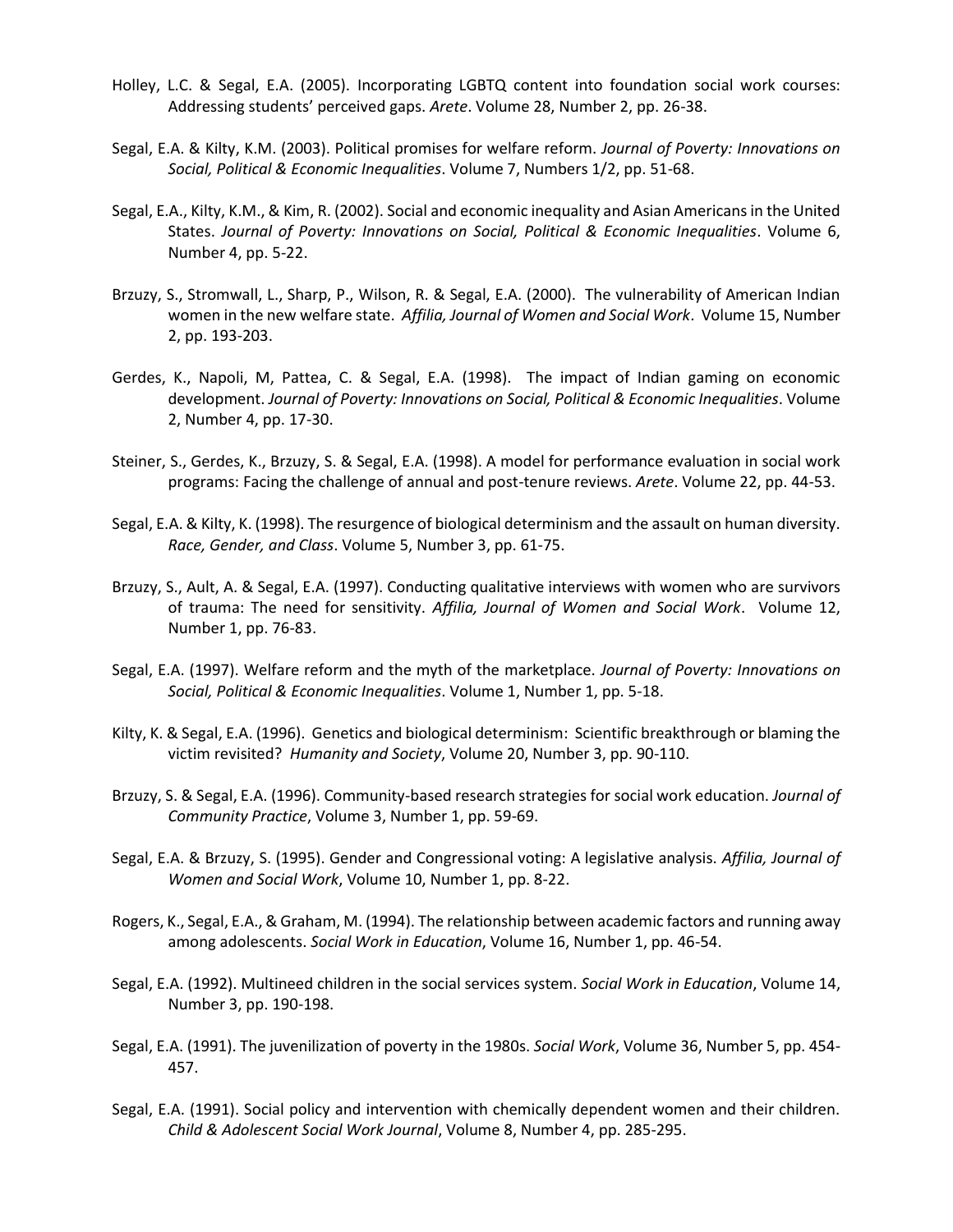- Segal, E.A. (1991). A progressive service approach for women on welfare. *Affilia, Journal of Women and Social Work*, Volume 6, Number 3, pp. 85-89.
- Segal, E.A. & Gustavsson, N.S. (1990). The high cost of neglecting children: The need for a preventive policy agenda. *Child & Adolescent Social Work Journal*, Volume 7, Number 6, pp. 475-485.
- Moroz, K.J & Segal, E.A. (1990). Homeless children: Intervention strategies for school social workers. *Social Work in Education*, Volume 12, Number 2, pp. 134-143.
- Segal, E.A. (1989). Homelessness in a small community: A demographic profile. *Social Work Research and Abstracts*, Volume 25, Number 4, pp. 27-30.
- Segal, E.A. (1989). Teaching community organization in the classroom. *Arete*, Volume 14, Number 2, pp. 42-47.
- Segal, E.A. (1989). Welfare reform: Help for poor women and children? *Affilia, Journal of Women and Social Work*, Volume 4, Number 3, p. 42-50.
- Segal, E.A. (1988). Homeless children: Implications for schools. *School Social Work Journal*, Volume 12, Number 2, pp. 103-108.

#### **OTHER ARTICLES AND ESSAYS**

- Segal, E.A. (2019, April 23). The case for empathy. *AEON – A World of Ideas*, [https://aeon.co/essays/a](https://aeon.co/essays/a-sophisticates-primer-on-empathy-and-its-limits)[sophisticates-primer-on-empathy-and-its-limits.](https://aeon.co/essays/a-sophisticates-primer-on-empathy-and-its-limits)
- Kilty, K.M. & Segal, E.A. (2006). Introduction. In Kilty, K.M & Segal, E.A., Eds. *The promise of welfare reform: Rhetoric or reality*? Binghamton, NY: Haworth Press.
- Segal, E.A & Kilty, K.M. (2003). Beliefs about the poor and poverty, political rhetoric, and welfare reform. *Social problems forum: The Society for the Study of Social Problems newsletter*, Volume 34, Number 12, pp. 17-18.
- Kilty, K.M. & Segal, E.A. (2003). Introduction Rediscovering poverty in America. *Journal of poverty: Innovations on social, political, and economic inequalities*. Volume 7, Number 1/2, pp. 1-3.
- Kilty, K.M. & Segal, E.A. (2001). Examining the impact of "ending welfare as we know it," *Journal of poverty: Innovations on social, political, and economic inequalities*. Volume 5, Number 2, pp. 1-3.
- Vidal de Haymes, M., Kilty, K.M., & Segal, E.A., Eds. (2000). Preface. *Latino poverty in the new century: Inequalities, challenges and barriers*. Binghamton, NY: Haworth Press, pp. xv-xvii.
- Segal, E. A. & Kilty, K. M. (1998). Preface. *Pressing issues of inequality and American Indian communities*. Binghamton, NY: Haworth Press, pp. xiii-xiv.
- Segal, E. A. (1997). A legislative update, *Journal of poverty: Innovations on social, political, and economic inequalities*. Volume 1, Number 2, pp. 1-4.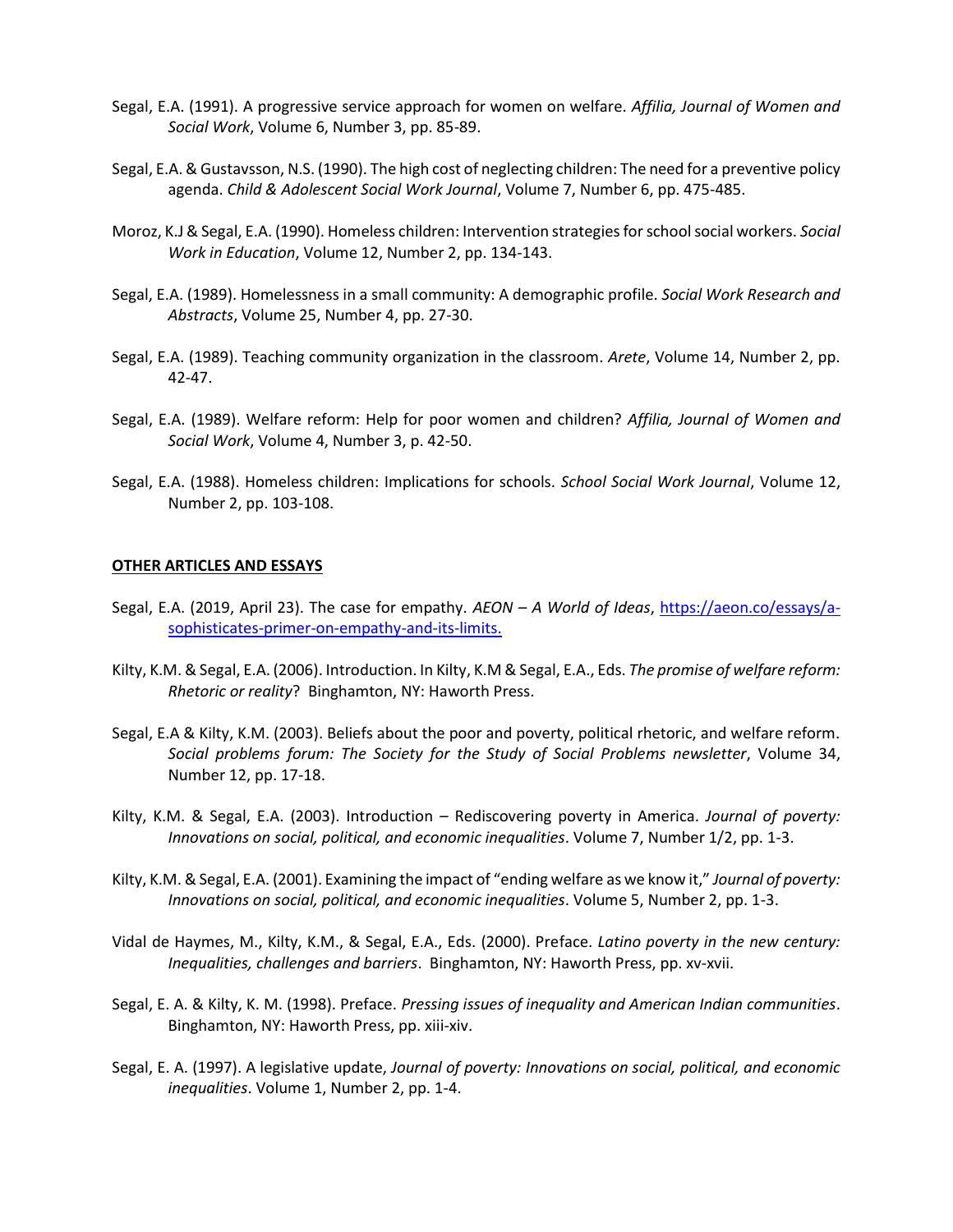- Segal, E.A. (1996). Family and Medical Leave Act, in *Women's Issues*. M. McFadden, Editor. Pasadena, CA: Salem Press, Inc., pp. 294-295.
- Segal, E.A. (1995). Jane Addams, in *Great lives from history: American women*. F. N. Magill, Editor. Pasadena, CA: Salem Press, Inc., pp. 21-25.
- Segal, E.A. (1995). Frances Perkins, in *Great lives from history: American women*. F. N. Magill, Editor. Pasadena, CA: Salem Press, Inc., pp. 1438-1442.
- Segal, E.A. (1989). Congress renews interest in early childhood intervention. *Intergovernmental Issues*, Volume 10, Number 4, pp. 4-5.
- Segal, E.A. (1989). Federal assistance for the homeless. *Intergovernmental Issues*, Volume 10, Number 3, pp. 6-7.
- Segal, E.A. (1989). National service issue gains momentum in the 101st Congress. *Intergovernmental Issues*, Volume 10, Number 2, pp. 17-18.

#### **REPORTS, MONOGRAPHS AND MANUALS**

- Segal, E. A., Adelman, M., & Reyes, M. (2019). *One Small Step program evaluation*. For *StoryCorps*, New York, New York.
- Segal, E.A. (Editor) (2014). *Promoting social justice: Addressing race and ethnicity in a changing world*. Phoenix, AZ: Arizona State University School of Social Work.
- Segal, E.A. & Wagaman, M.A. (2013). *Practice behaviors workbook Social welfare policy and social programs: A values perspective*. Pacific Grove, CA: Brooks/Cole Cengage Learning.
- Segal, E.A. (2010). *Instructor's manual - Social welfare policy and social programs: A values perspective*. Pacific Grove, CA: Thomson Brooks/Cole.
- Segal, E.A., Gerdes, K.E. & Steiner, S. (2005). *Activities workbook for Social work: An introduction to the profession*. Pacific Grove, CA: Thomson Brooks/Cole.
- Segal, E.A. & Leeland, T. (2001). *Teaching and technology manual*. College of Public Programs and School of Social Work, Arizona State University, Tempe, Arizona.
- Segal, E.A. (1998). *AmeriCorps Houses the Homeless - Final 1997 report and three-yearsummary*. Coalition on Homelessness and Housing in Ohio, Columbus, Ohio.
- Segal, E.A. & Brzuzy, S. (1998). *Instructor's manual - Social welfare policy. programs, and practice*. Ithasca, IL: Peacock Publishers.
- Segal, E.A. (1997). *AmeriCorps Houses the Homeless - Final report*. Coalition on Homelessness and Housing in Ohio, Columbus, Ohio.
- Segal, E.A. (1996). *AmeriCorps Houses the Homeless 1995*. Coalition on Homelessness and Housing in Ohio, Columbus, Ohio.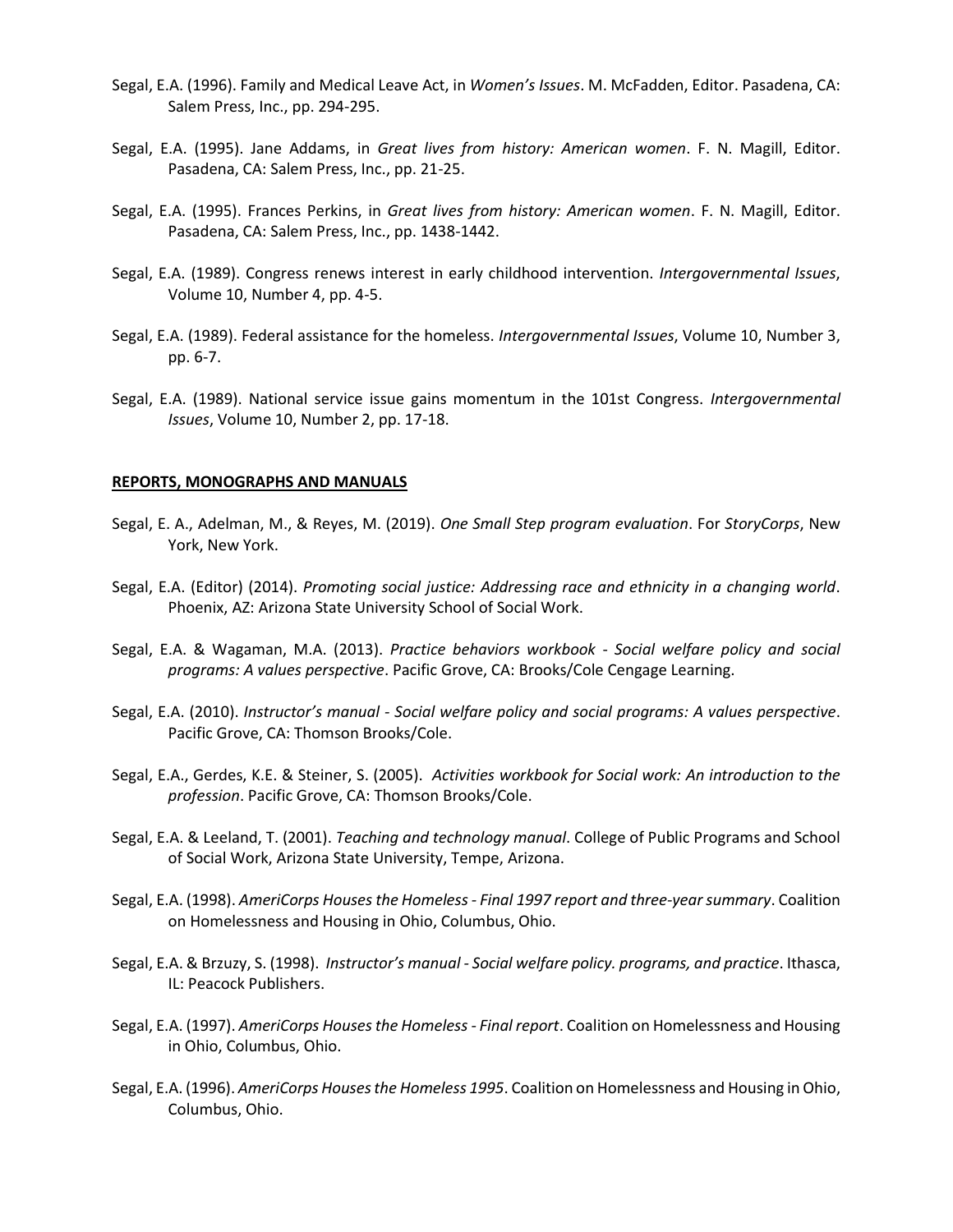- Segal, E.A. (1995). *Supplemental assistance for facilities to assist the homeless (SAFAH) - Progress report*. Coalition on Homelessness and Housing & Ohio Department of Development, Columbus, Ohio.
- Bronson, D.E., Meisel, R., Segal, E.A., Speziale, B., & Sykes, D. (1993). *Multicultural curriculum resources*. Ohio State University College of Social Work, Columbus, Ohio.
- Segal, E.A., Cline, N.L. & McCreight, M. (1991). *The Family Development Project of Columbus: Progress report*. Ohio State University College of Social Work, Columbus, Ohio.
- Segal, E.A., Brzuzy, S., Hodge, D., Lynd, C., Mahon, C., McCreight, M., & Sias, P. (1991). *The state Interdepartmental Cluster's system of care initiative - Program evaluation*. Ohio Department of Human Services, Columbus, Ohio.
- Segal, E.A. (1989). *Early childhood intervention*. Illinois Commission on Intergovernmental Cooperation, Washington, D.C.
- Segal, E.A. (1988). *A Resource guide to the social welfare needs of women, children, and families*, for Lilly Foundation, Indianapolis, Indiana.
- Segal, E.A. & Hansen, J. (1988) *A profile of homelessness in Champaign-Urbana*. University of Illinois School of Social Work, Urbana, Illinois.
- Segal, E.A., Barnett, D., Brzuzy, S., Hansen, J. Kennedy, M. & Kroopkin, D. (1986). *Report on homelessness in Champaign-Urbana*. University of Illinois School of Social Work, Urbana, Illinois.

# **PROCEEDINGS**

- Segal, E.A. (2021). Social empathy: Our key to understanding others and promoting change. In *The empathic turn: From social divide to social empathy*, pp. 8-27. 2021. Center for Glocal Culture and Social Empathy International Webinar on Social Empathy, sponsored by National Research Foundation of Korea and University of Seoul, South Korea.
- Wald, D.M., Segal, E.A., Johnston, E.W., & Vinze, A. (2016). Understanding the influence of power and perspective-taking on collaborative decision-making. In *Iowa State University Summer Symposium on Science Communication*. 21. https://lib.dr.iastate.edu/sciencecommunication/2016/proceedings/21.
- Segal, E.A. & McCreight, M. (1993). Collaborative community-based services for multi-need youth: A clustering approach. In *Fifth annual research conference proceedings*, pp. 153-157. Tampa, FL: Research & Training Center for Children's Mental Health.
- Segal, E.A. (1988). Social welfare policy and economic change: Finding opportunities for vulnerable populations. In *Proceedings of the Third National Symposium on Doctoral Research and Social Work Practice*, pp. 203-211. Ohio State University College of Social Work, Columbus, Ohio.

# **BOOK REVIEWS**

Segal, E.A (2003). Book review of *Social Capital and Poor Communities*, in *Affilia*, Volume 18, Number 4, pp. 486-487.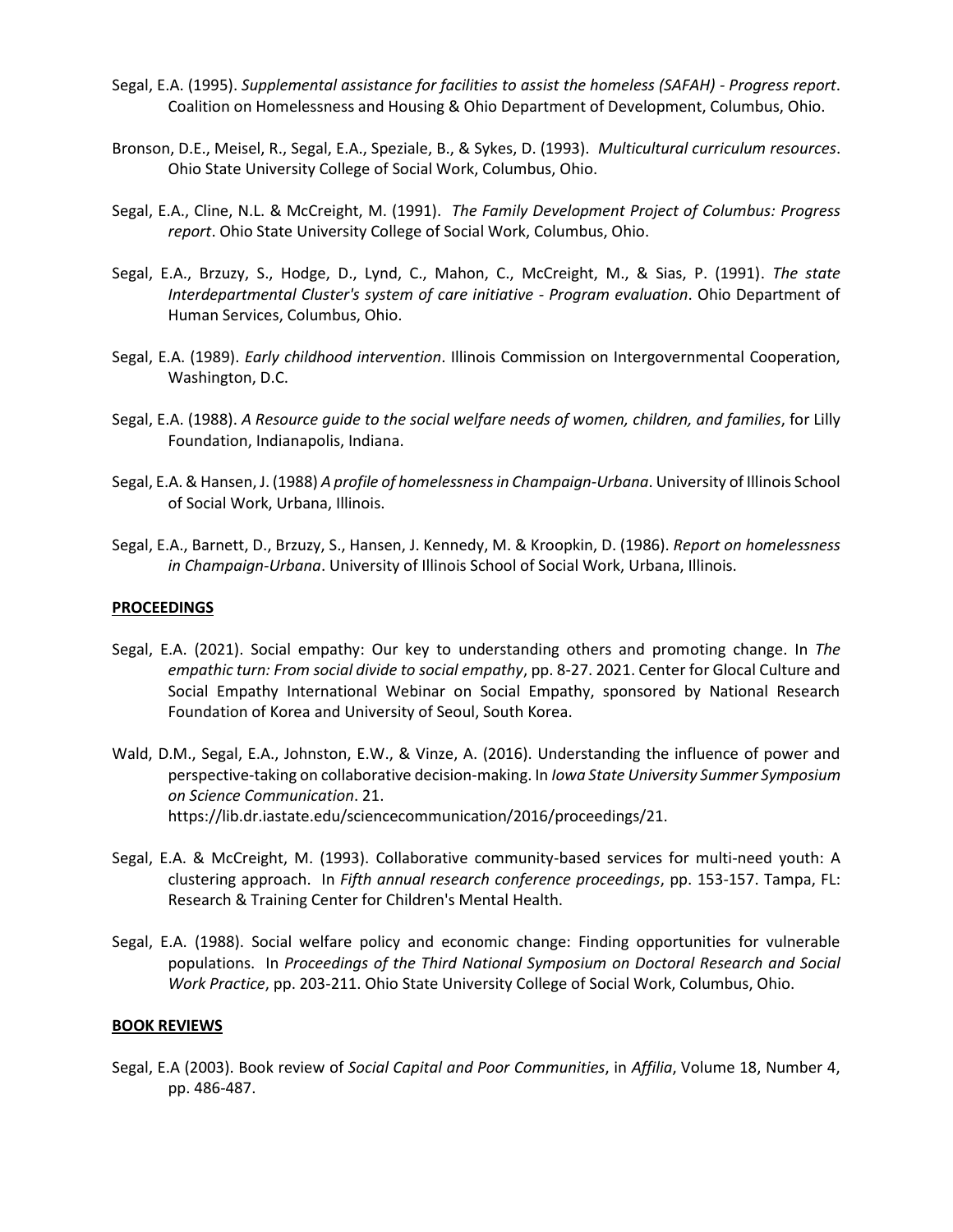- Segal, E.A. (1994). Book reviews of *The measure of our success*, *The child welfare challenge*, and *Children at risk in America*, in *Social Work*, Volume 39, Number 1, p. 139.
- Segal, E.A. (1992). Book review of *Understanding survivors of abuse: Stories of homeless and runaway adolescents*, in *Families in Society*, Volume 72, Number 10, pp. 625-626.

# **PROFESSIONAL BLOG POSTS**

- Segal, E.A. (2021, December 29). How perspective-taking helps us understand others and ourselves. [Blog post][. https://www.psychologytoday.com/us/blog/social-empathy/202112/how](https://www.psychologytoday.com/us/blog/social-empathy/202112/how-perspective-taking-helps-us-understand-others-and-ourselves)[perspective-taking-helps-us-understand-others-and-ourselves](https://www.psychologytoday.com/us/blog/social-empathy/202112/how-perspective-taking-helps-us-understand-others-and-ourselves)
- Segal, E.A. (2021, December 20). We all benefit when we get from "me" to "us". [Blog post]. [https://www.psychologytoday.com/us/blog/social-empathy/202112/we-all-benefit-when-we](https://www.psychologytoday.com/us/blog/social-empathy/202112/we-all-benefit-when-we-get-me-us)[get-me-us](https://www.psychologytoday.com/us/blog/social-empathy/202112/we-all-benefit-when-we-get-me-us)
- Segal, E.A. (2021, October 29). Metaverse is the wrong solution for the right problem. [Blog post]. [https://www.psychologytoday.com/us/blog/social-empathy/202110/metaverse-is-the-wrong](https://www.psychologytoday.com/us/blog/social-empathy/202110/metaverse-is-the-wrong-solution-the-right-problem)[solution-the-right-problem](https://www.psychologytoday.com/us/blog/social-empathy/202110/metaverse-is-the-wrong-solution-the-right-problem)
- Segal, E.A. (2021, September 28). Empathy can help us overcome rear of others. [Blog post]. [https://www.psychologytoday.com/us/blog/social-empathy/202109/empathy-can-help-us](https://www.psychologytoday.com/us/blog/social-empathy/202109/empathy-can-help-us-overcome-fear-others)[overcome-fear-others](https://www.psychologytoday.com/us/blog/social-empathy/202109/empathy-can-help-us-overcome-fear-others)
- Segal, E.A. (2021, August 11). Social empathy in action. [Blog post]. <https://www.psychologytoday.com/us/blog/social-empathy/202108/social-empathy-in-action>
- Segal, E.A. (2021, July 19). Is there such a thing as self-empathy? [Blog post]. [https://www.psychologytoday.com/us/blog/social-empathy/202107/is-there-such-thing-self](https://www.psychologytoday.com/us/blog/social-empathy/202107/is-there-such-thing-self-empathy)[empathy](https://www.psychologytoday.com/us/blog/social-empathy/202107/is-there-such-thing-self-empathy)
- Segal, E.A. (2021, June 18). Cancel culture and empathy: Can they coexist? [Blog post]. [https://www.psychologytoday.com/us/blog/social-empathy/202106/cancel-culture-and](https://www.psychologytoday.com/us/blog/social-empathy/202106/cancel-culture-and-empathy-can-they-coexist)[empathy-can-they-coexist](https://www.psychologytoday.com/us/blog/social-empathy/202106/cancel-culture-and-empathy-can-they-coexist)
- Segal, E.A. (2021, May 31). Does racism mean there's a lack of empathy? [Blog post]. [https://www.psychologytoday.com/us/blog/social-empathy/202105/does-racism-mean-theres](https://www.psychologytoday.com/us/blog/social-empathy/202105/does-racism-mean-theres-lack-empathy)[lack-empathy](https://www.psychologytoday.com/us/blog/social-empathy/202105/does-racism-mean-theres-lack-empathy)
- Segal, E.A. (2021, April 15). Call me crazy, but I like paying taxes. [Blog post]. [https://www.psychologytoday.com/us/blog/social-empathy/202104/call-me-crazy-i-paying](https://www.psychologytoday.com/us/blog/social-empathy/202104/call-me-crazy-i-paying-taxes)[taxes](https://www.psychologytoday.com/us/blog/social-empathy/202104/call-me-crazy-i-paying-taxes)
- Segal, E.A. (2021, March 25). What have we learned from the pandemic year? [Blog post]. [https://www.psychologytoday.com/us/blog/social-empathy/202103/what-have-you-learned](https://www.psychologytoday.com/us/blog/social-empathy/202103/what-have-you-learned-the-pandemic-year)[the-pandemic-year](https://www.psychologytoday.com/us/blog/social-empathy/202103/what-have-you-learned-the-pandemic-year)
- Segal, E.A. (2021, March 14). Empathy in an online world. [Blog post]. <https://www.psychologytoday.com/us/blog/social-empathy/202103/empathy-in-online-world>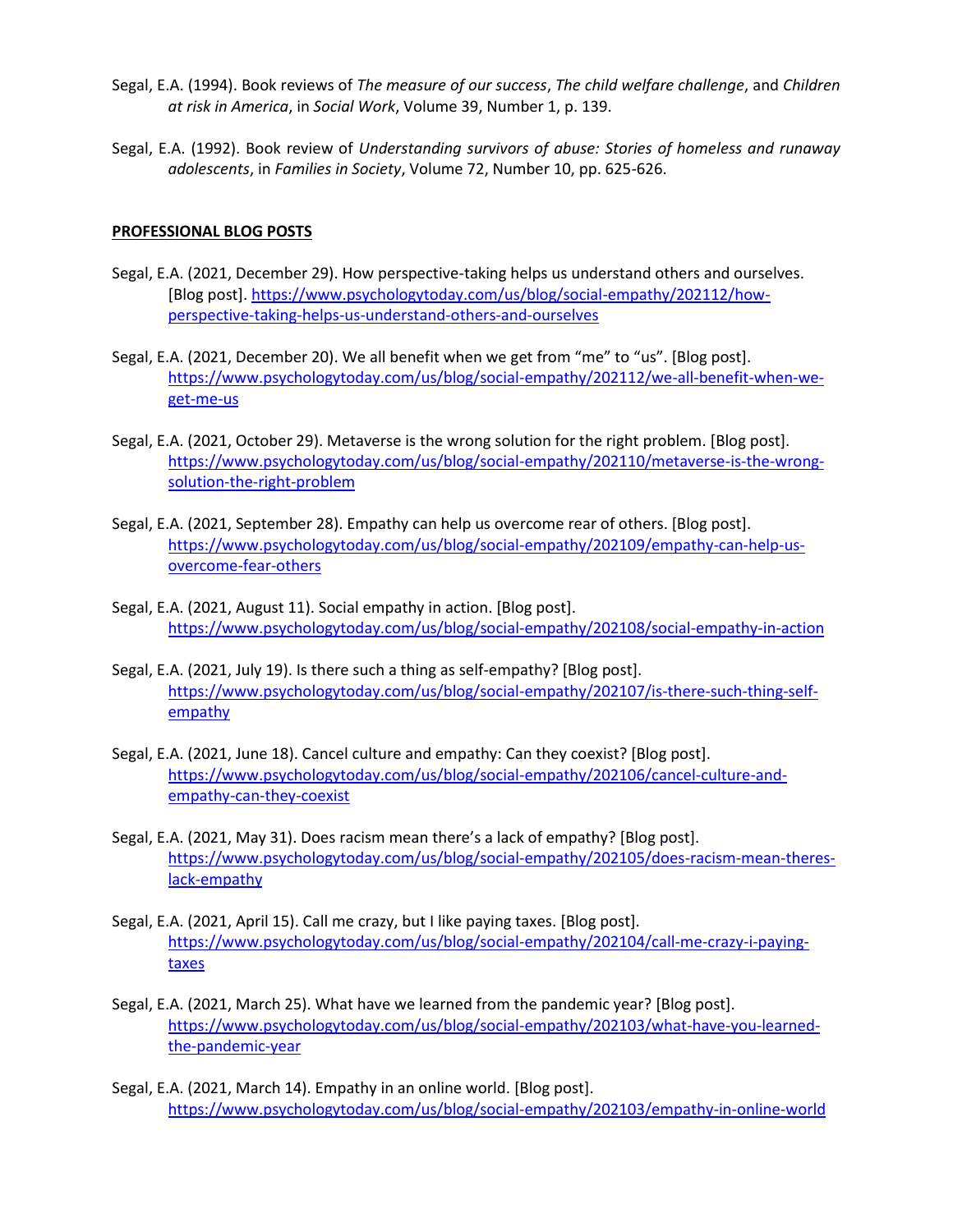- Segal, E.A. (2021, February 26). What do we lose when we connect in a two-dimensional world? [https://www.psychologytoday.com/us/blog/social-empathy/202102/what-do-we-lose-when](https://www.psychologytoday.com/us/blog/social-empathy/202102/what-do-we-lose-when-we-connect-in-two-dimensional-world)[we-connect-in-two-dimensional-world](https://www.psychologytoday.com/us/blog/social-empathy/202102/what-do-we-lose-when-we-connect-in-two-dimensional-world)
- Segal, E.A. (2020, December 26). Conquering fear: Four ways to make fear work for us. [Blog post]. <https://www.psychologytoday.com/us/blog/social-empathy/202012/conquering-fear>
- Segal, E.A. (2020, December 13). When fear divides us. [Blog post]. <https://www.psychologytoday.com/us/blog/social-empathy/202012/when-fear-divides-us>
- Segal, E.A. (2020, October 31). Yes, empathy is on the ballot. [Blog post]. <https://www.psychologytoday.com/us/blog/social-empathy/202010/yes-empathy-is-the-ballot>
- Segal, E.A. (2020, September 27). A thought exercise that might save our life. [Blog post]. [https://www.psychologytoday.com/us/blog/social-empathy/202009/thought-exercise-might](https://www.psychologytoday.com/us/blog/social-empathy/202009/thought-exercise-might-save-your-life)[save-your-life](https://www.psychologytoday.com/us/blog/social-empathy/202009/thought-exercise-might-save-your-life)
- Segal, E.A. (2020, August 31). Empathy does not mean acceptance. [Blog post]. [https://www.psychologytoday.com/us/blog/social-empathy/202008/empathy-does-not-mean](https://www.psychologytoday.com/us/blog/social-empathy/202008/empathy-does-not-mean-acceptance)[acceptance](https://www.psychologytoday.com/us/blog/social-empathy/202008/empathy-does-not-mean-acceptance)
- Segal, E.A. (2020, August 2). Empathy is not a weakness. [Blog post]. <https://www.psychologytoday.com/us/blog/social-empathy/202008/empathy-is-not-weakness>
- Segal, E. A. (2020, June 9). My first empathy teachers. [Blog post]. <https://www.psychologytoday.com/us/blog/social-empathy/202006/my-first-empathy-teachers>
- Segal, E. A. (2020, June 6). We need real empathy. [Blog post]. <https://www.psychologytoday.com/us/blog/social-empathy/202006/we-need-real-empathy>
- Segal, E.A. (2020, May 11). Can we have too much empathy? [Blog post]. [https://www.psychologytoday.com/us/blog/social-empathy/202005/can-we-have-too-much](https://www.psychologytoday.com/us/blog/social-empathy/202005/can-we-have-too-much-empathy)[empathy](https://www.psychologytoday.com/us/blog/social-empathy/202005/can-we-have-too-much-empathy)
- Segal, E.A. (2020, March 30). We're all in this together. [Blog post]. <https://www.psychologytoday.com/us/blog/social-empathy/202003/we-re-all-in-together>
- Segal, E.A. (2020, March 10). Empathy is like fine wine, it gets better with age. [Blog post]. [https://www.psychologytoday.com/us/blog/social-empathy/202003/empathy-is-fine-wine-it](https://www.psychologytoday.com/us/blog/social-empathy/202003/empathy-is-fine-wine-it-gets-better-age)[gets-better-age](https://www.psychologytoday.com/us/blog/social-empathy/202003/empathy-is-fine-wine-it-gets-better-age)
- Segal, E.A. (2020, January 28). My "First World" cold. [Blog post]. <https://www.psychologytoday.com/us/blog/social-empathy/202001/my-first-world-cold>
- Segal, E.A. (2019, December 3). OK Boomers: It's time to remember our youthful days. [Blog post]. [https://www.psychologytoday.com/us/blog/social-empathy/201912/ok-boomers-its-time](https://www.psychologytoday.com/us/blog/social-empathy/201912/ok-boomers-its-time-remember-our-youthful-days)[remember-our-youthful-days](https://www.psychologytoday.com/us/blog/social-empathy/201912/ok-boomers-its-time-remember-our-youthful-days)
- Segal, E.A. (2019, November 8). How empathy can help us become more compassionate. [Blog post]. [https://www.cupblog.org/2019/11/08/how-empathy-can-help-us-become-more](https://www.cupblog.org/2019/11/08/how-empathy-can-help-us-become-more-compassionate/)[compassionate/](https://www.cupblog.org/2019/11/08/how-empathy-can-help-us-become-more-compassionate/)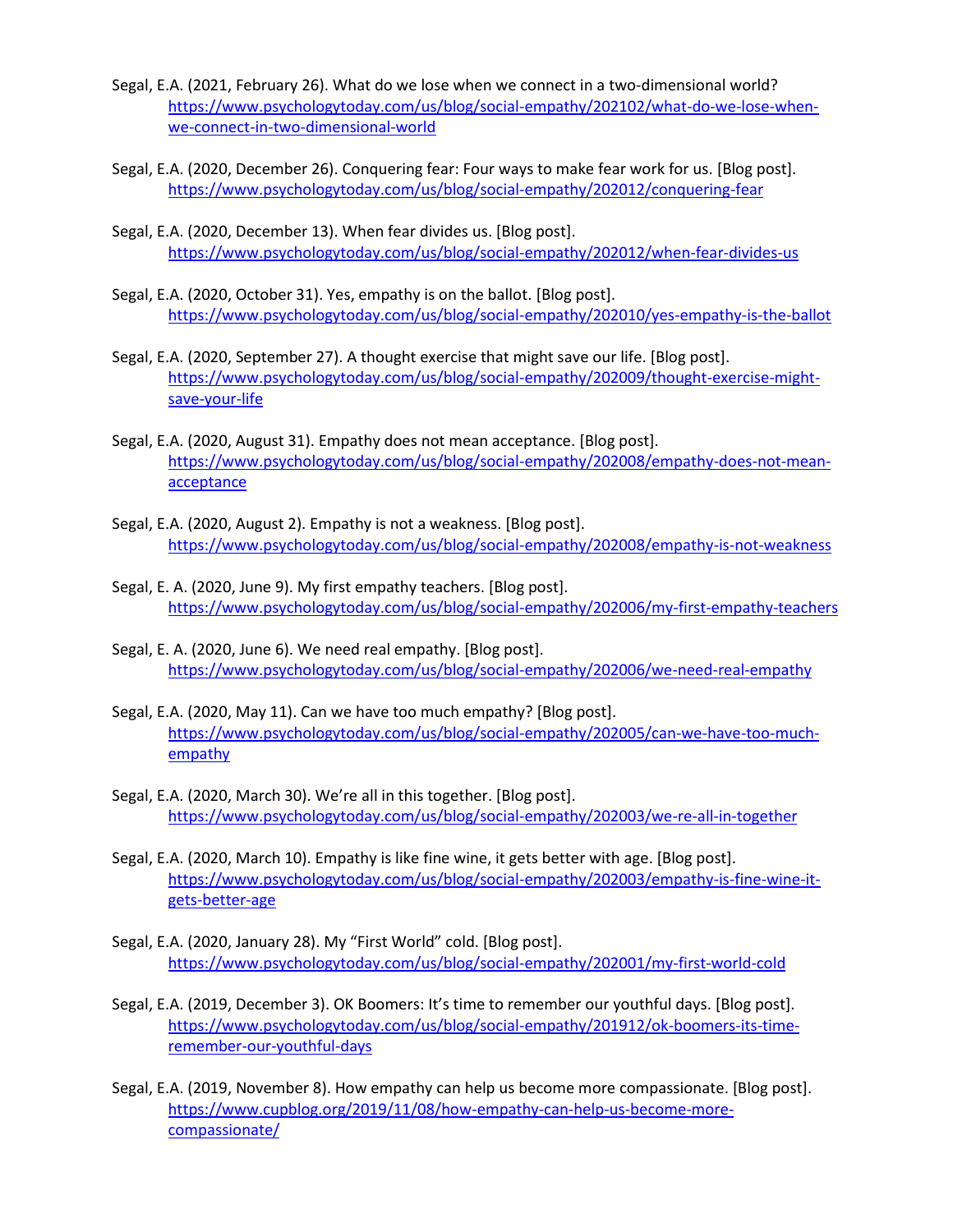- Segal, E.A. (2019, October 29). Not all impeachments are the same. [Blog post]. [https://www.psychologytoday.com/us/blog/social-empathy/201910/not-all-impeachments-are](https://www.psychologytoday.com/us/blog/social-empathy/201910/not-all-impeachments-are-the-same)[the-same](https://www.psychologytoday.com/us/blog/social-empathy/201910/not-all-impeachments-are-the-same)
- Segal, E.A. (2019, October 11). Why do we keep bullies in our lives? [Blog post]. [https://www.psychologytoday.com/us/blog/social-empathy/201910/why-do-we-keep-bullies](https://www.psychologytoday.com/us/blog/social-empathy/201910/why-do-we-keep-bullies-in-our-lives)[in-our-lives](https://www.psychologytoday.com/us/blog/social-empathy/201910/why-do-we-keep-bullies-in-our-lives)
- Segal, E.A. (2019, September 23). Power blocks empathy. [Blog post]. <https://www.psychologytoday.com/us/blog/social-empathy/201909/power-blocks-empathy>
- Segal, E.A. (2019, September 4). Time to move empathy from the personal to the political. [Blog post]. [https://www.cupblog.org/2019/09/04/time-to-move-empathy-from-the-personal-to-the](https://www.cupblog.org/2019/09/04/time-to-move-empathy-from-the-personal-to-the-political/)[political/](https://www.cupblog.org/2019/09/04/time-to-move-empathy-from-the-personal-to-the-political/)
- Segal, E.A. (2019, August 16). Drive like your kids live here. [Blog post]. <https://www.psychologytoday.com/us/blog/social-empathy/201908/drive-your-kids-live-here>
- Segal, E.A. (2019, July 16). Why we need diversity. [Blog post]. <https://www.psychologytoday.com/us/blog/social-empathy/201907/why-we-need-diversity>
- Segal, E.A. (2019, June 10). "Have you no sense of decency?" [Blog post]. <https://www.psychologytoday.com/us/blog/social-empathy/201906/have-you-no-sense>**decency**
- Segal, E.A. (2019, June 5). The recipe for building empathy. [Blog post]. [https://www.psychologytoday.com/us/blog/social-empathy/201906/the-recipe-building](https://www.psychologytoday.com/us/blog/social-empathy/201906/the-recipe-building-empathy)[empathy](https://www.psychologytoday.com/us/blog/social-empathy/201906/the-recipe-building-empathy)
- Segal, E.A. (2019, April 14). There's no dark side to empathy, just people with dark sides. [Blog post]. [https://www.psychologytoday.com/us/blog/social-empathy/201904/there-s-no-dark-side](https://www.psychologytoday.com/us/blog/social-empathy/201904/there-s-no-dark-side-empathy-just-people-dark-sides)[empathy-just-people-dark-sides](https://www.psychologytoday.com/us/blog/social-empathy/201904/there-s-no-dark-side-empathy-just-people-dark-sides)
- Segal, E.A.(2019, March 30). When tribalism goes bad. [Blog post]. <https://www.psychologytoday.com/us/blog/social-empathy/201903/when-tribalism-goes-bad>
- Segal, E.A. (2019, March 26). Fairness is good, but empathy is better. [Blog post]. [https://www.psychologytoday.com/us/blog/social-empathy/201903/fairness-is-good-empathy](https://www.psychologytoday.com/us/blog/social-empathy/201903/fairness-is-good-empathy-is-better)[is-better](https://www.psychologytoday.com/us/blog/social-empathy/201903/fairness-is-good-empathy-is-better)
- Segal, E.A. (2019, January 24). Out of touch leadership. [Blog post]. [https://www.psychologytoday.com/us/blog/social-empathy/201901/out-touch-leadership.](https://www.psychologytoday.com/us/blog/social-empathy/201901/out-touch-leadership)
- Segal, E.A. (2018, December 30). Who needs another New Year's resolution? [Blog post]. [https://www.psychologytoday.com/us/blog/social-empathy/201812/who-needs-another-new](https://www.psychologytoday.com/us/blog/social-empathy/201812/who-needs-another-new-years-resolution)[years-resolution](https://www.psychologytoday.com/us/blog/social-empathy/201812/who-needs-another-new-years-resolution)
- Segal, E.A. (2018, December 17). Five ways empathy is good for your health [Blog post]. [https://www.psychologytoday.com/us/blog/social-empathy/201812/five-ways-empathy-is](https://www.psychologytoday.com/us/blog/social-empathy/201812/five-ways-empathy-is-good-your-health)[good-your-health](https://www.psychologytoday.com/us/blog/social-empathy/201812/five-ways-empathy-is-good-your-health)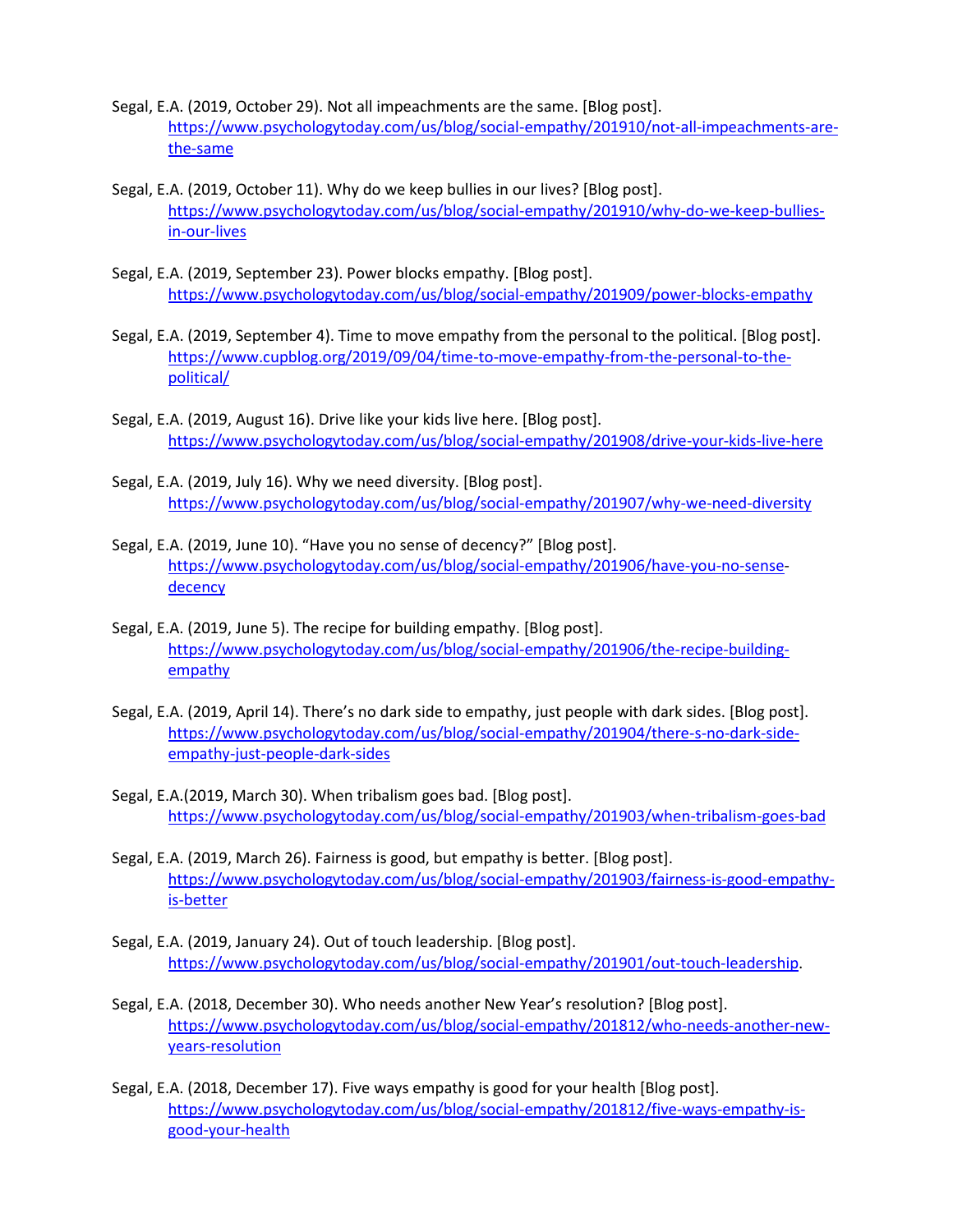- Segal, E.A. (2018, October 19). "Page 99 Test" Hubris, humility, and empathy [Blog post]. <https://page99test.blogspot.com/2018/10/elizabeth-segals-social-empathy.html>
- Segal, E.A. (2018, October 18). What we say matters [Blog post]. <https://www.psychologytoday.com/us/blog/social-empathy/201810/what-we-say-matters>
- Segal, E.A. (2018, September 17). Empathy for immigrants [Blog post]. <https://www.psychologytoday.com/us/blog/social-empathy/201809/empathy-immigrants>
- Segal, E.A. (2018, August 29). When we don't apologize [Blog post]. <https://www.psychologytoday.com/us/blog/social-empathy/201808/when-we-don-t-apologize>
- Segal, E.A. (2018, August 13). What a lack of social empathy looks like [Blog post]. [https://www.psychologytoday.com/us/blog/social-empathy/201808/what-lack-social-empathy](https://www.psychologytoday.com/us/blog/social-empathy/201808/what-lack-social-empathy-looks)[looks](https://www.psychologytoday.com/us/blog/social-empathy/201808/what-lack-social-empathy-looks)
- Segal, E.A. (2018, August 11). The building blocks of empathy [Blog post]. [https://www.psychologytoday.com/us/blog/social-empathy/201808/the-building-blocks](https://www.psychologytoday.com/us/blog/social-empathy/201808/the-building-blocks-empathy)[empathy](https://www.psychologytoday.com/us/blog/social-empathy/201808/the-building-blocks-empathy)
- Segal, E.A. (2018, August 2). Empathy is more than "I hear you" [Blog post]. [https://www.psychologytoday.com/us/blog/social-empathy/201808/empathy-is-more-i-hear](https://www.psychologytoday.com/us/blog/social-empathy/201808/empathy-is-more-i-hear-you)[you](https://www.psychologytoday.com/us/blog/social-empathy/201808/empathy-is-more-i-hear-you)

## **INSTRUMENT DEVELOPMENT AND VALIDATION**

- Segal, E.A. & Gerdes, K.E. (2013). *Interpersonal and Social Empathy Index (ISEI)*. Phoenix: Arizona State University.
- Gerdes, K.E., Segal, E.A., & Lietz, C.A. (2012). *Empathy Assessment Index (EAI)*. Phoenix: Arizona State University.
- Segal, E.A., Wagaman, M.A., Gerdes, K.E. & Leitz, C.A. (2012). *Social Empathy Index (SEI)*. Phoenix: Arizona State University.

#### **GRANTS**

National Science Foundation – Decision Risk and Management Division 2015-2019 *Promoting Empathy and Collaborative Decision Making for Natural Resource Management using a Computer Mediated Scenario* Co-Principal Investigator \$449,090

Lois and Samuel Silberman Fund Faculty Grant Program 2010-2012 New York Community Trust, New York, NY *Measuring Empathy in the 21st Century: The Development of a Social Work Empathy Index Rooted in Social Cognitive Neuroscience and Social Justice* Co-Principal Investigator \$34,598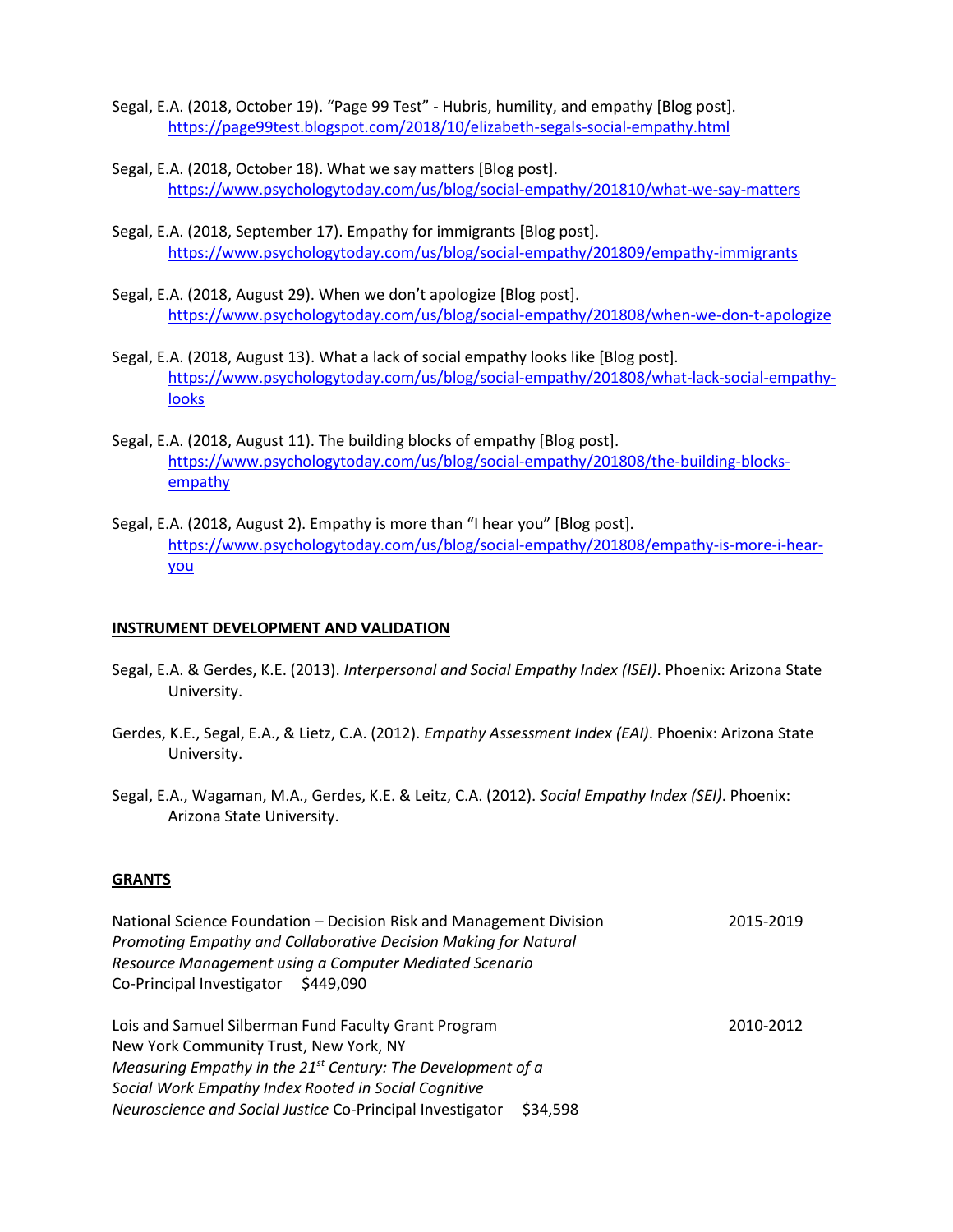| Global Engagement Seed Grant - Office of the V.P. for Global<br>Engagement, Arizona State University<br>Collaboration and Exchange across the Border: Pathways to Create<br>Better Understanding of Poverty in Arizona<br>Principal Investigator \$9,750 | 2008-2009 |
|----------------------------------------------------------------------------------------------------------------------------------------------------------------------------------------------------------------------------------------------------------|-----------|
| University Grant - Office of the Associate V.P. for Research<br>Arizona State University<br>Examining Poverty in the U.S. Southwest<br>Co-Principal Investigator \$45,859                                                                                | 2003-2004 |
| Valley of the Sun United Way<br>Phoenix, Arizona<br>Teen Health, Diversity and Tolerance Grant - Project Safe Schools<br>Co-Principal Investigator<br>\$37,900                                                                                           | 2003-2004 |
| <b>Technology Support Grant</b><br>College of Public Programs - Office of the Dean<br>Arizona State University<br>Principal Investigator \$8,312                                                                                                         | 2001      |
| Corporation for National Community Service/Coalition on Homelessness<br>Columbus, Ohio<br>Program Evaluation - AmeriCorps Houses the Homeless<br>Principal Investigator \$48,000                                                                         | 1994-1997 |
| Community Organization and Mental Health Center Development<br>City of Avondale<br>Avondale, Arizona<br>Principal Investigator \$8,000                                                                                                                   | 1995-1996 |
| Ohio Department of Development & Ohio Coalition for the Homeless<br>Program Evaluation-Supplemental Assistance to Facilities Housing the Homeless<br>Principal Investigator \$16,000                                                                     | 1994-1995 |
| Ohio State University Center for Teaching Excellence<br><b>Enhancement of Multicultural Teaching</b><br><b>Project Coordinator</b><br>\$1,500                                                                                                            | 1992-1993 |
| Ohio State University Research Foundation Seed Grant<br>Principal Investigator<br>\$10,000                                                                                                                                                               | 1992-1993 |
| State of Ohio Department of Human Services<br>Program Evaluation - Community Services for Multi-Need Children<br>Principal Investigator<br>\$60,181                                                                                                      | 1990-1991 |
| Cunningham Township, Social Service Agency Grant<br>Urbana, Illinois<br>Client Advocate Program<br>\$2,500                                                                                                                                               | 1988-1989 |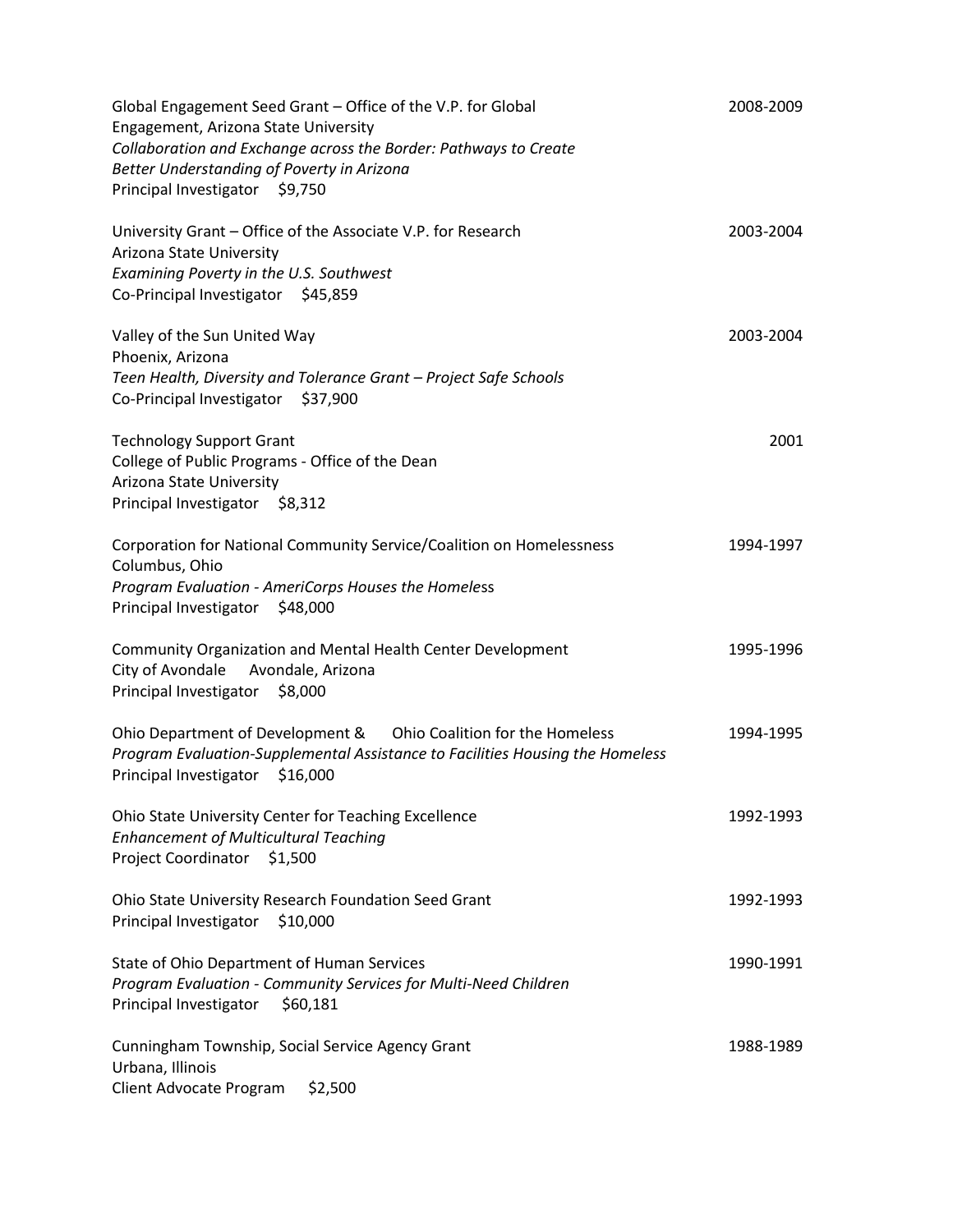| <b>Lilly Foundation</b><br>Indianapolis, Indiana                                                                                                                                                                                                             | 1987-1988                 |
|--------------------------------------------------------------------------------------------------------------------------------------------------------------------------------------------------------------------------------------------------------------|---------------------------|
| <b>Educational Support Grant</b><br>Principal Investigator<br>\$6,600                                                                                                                                                                                        |                           |
| <b>McKinley Foundation</b><br>Champaign, Illinois<br>Program Grant - Service Referral Program for the Homeless<br>\$1,500                                                                                                                                    | 1987                      |
| PROFESSIONAL INVOLVEMENT                                                                                                                                                                                                                                     |                           |
| Beyond Remotely - Enhancing Remote Work<br><b>Advisory Board Member</b>                                                                                                                                                                                      | 2020-present              |
| Psychology Today<br><b>Invited Contributing Blogger</b>                                                                                                                                                                                                      | 2018-present              |
| Southwest Collaborative on Immigration, Inequality and Poverty (SCIIP)<br>Co-founder and member                                                                                                                                                              | 2008-2015                 |
| Journal of Poverty: Innovations on Social, Political & Economic Inequalities<br>Co-editor & co-founder<br>Editor emeritus and Editorial board member                                                                                                         | 1995-2006<br>2007-present |
| Society for Social Work Research (SSWR) member<br>Cluster Co-Chair - Research on Social Work Education                                                                                                                                                       | 2000-present<br>2016-2019 |
| Journal of Social Work Education -<br>Editorial board member and reviewer                                                                                                                                                                                    | 2012-2015                 |
| PROFESSIONAL PRESENTATIONS                                                                                                                                                                                                                                   |                           |
| "Using empathy in Juvenile Court decisions"<br>Maricopa County Superior Court Judicial Education Day<br>East Valley institute of Technology Mesa, Arizona                                                                                                    | 2021                      |
| "Social empathy: Our key to understanding others and promoting change."<br>Center for Glocal Culture and Social Empathy International Webinar on Social Empathy,<br>sponsored by National Research Foundation of Korea and University of Seoul, South Korea. | 2021                      |
| "Empathy across the lifespan: A Theoretical review"<br>(with M. Reyes) Council on Social Work Education APM (Virtual conference)                                                                                                                             | 2020                      |
| "Empathy across the lifespan: Implications for Social Work Practice"<br>(with M. Reyes) NASW Arizona (Virtual conference)                                                                                                                                    | 2020                      |
| "Making your opinion count - Social and political advocacy"<br>Arizona Partners in Leadership Tucson, AZ                                                                                                                                                     | 2020                      |
| "Globalization or colonization in online education?"<br>(with M. Reyes) Council on Social Work Education APM Denver, CO                                                                                                                                      | 2019                      |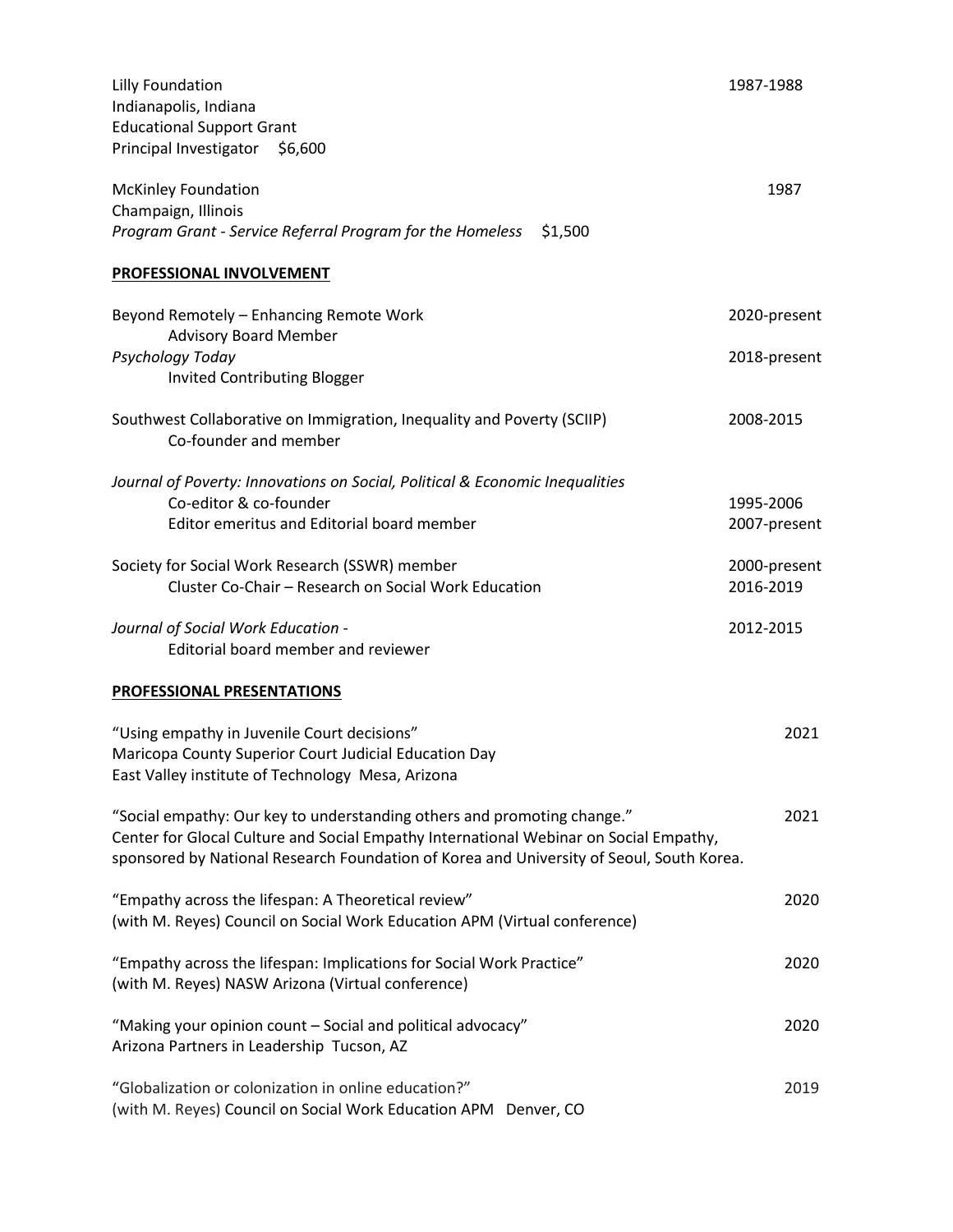| "Is Empathy a Monster? Social Regulation of Human Connection"<br>(with C. Wellbery & J. Zaki)                                                                                                                                                                                                        | 2018 |
|------------------------------------------------------------------------------------------------------------------------------------------------------------------------------------------------------------------------------------------------------------------------------------------------------|------|
| International Health Humanities Consortium Conference<br>Stanford University Palo Alto, CA                                                                                                                                                                                                           |      |
| "The Relationship between Social Empathy and Attitudes about the Poor's<br>Dependence on Government Assistance Programs"<br>(with M.A. Wagaman & K.S. Compton)<br>Society for Social Work Research New Orleans, LA                                                                                   | 2017 |
| "Social Empathy as a Framework to Infuse Competency in Advancement of<br>Social and Economic Justice in Social Work Education" (with M. A. Wagaman)<br>Society for Social Work Research New Orleans, LA                                                                                              | 2015 |
| "Promoting Empowerment among LGBTQ Youth: A Social Justice Youth<br>Development Approach" (with M. A. Wagaman)<br>Society for Social Work Research New Orleans, LA                                                                                                                                   | 2015 |
| "Building Empathy through Technology" (with C. Lietz)<br>ASU Project for Humanities Hacks for Humanity Tempe, AZ                                                                                                                                                                                     | 2014 |
| "Measuring Social Empathy: Tool for Researchers to Effect Social Change"<br>Society for Social Work and Research<br>Symposium Organizer and Presenter San Antonio, TX                                                                                                                                | 2014 |
| "Enhancing Empathy in Social Work Practice: Tools for Helping Professional"<br>(with C. Lietz, M.A. Wagaman, & J. M. Geiger).<br>Council on Social Work Education Annual Program Meeting Dallas, Texas                                                                                               | 2013 |
| "Social Empathy: Using Interpersonal Skills to Effect Change"<br>25th National Symposium on Doctoral Research in Social Work<br>Invited Keynote Speaker<br>Ohio State University College of Social Work Columbus, OH                                                                                 | 2013 |
| "The Impact of Immigration Policies within Latinos Communities"<br>Symposium Organizer and Presenter<br>Society for Social Work and Research San Diego, CA                                                                                                                                           | 2013 |
| "Promoting Social Justice for Latinos in an Anti-Immigrant Climate"<br>Symposium Organizer and Presenter<br>Society for Social Work and Research Washington, DC                                                                                                                                      | 2012 |
| "Testing a Model for Social Empathy and Social Justice: Implications for<br>Immigration Policy" (with A.M. Wagaman, J. M. Geiger K.Gerdes, C. Lietz,).<br>Society for Social Work and Research Washington, DC                                                                                        | 2012 |
| "Conceptualizations of Empathy in the 21 <sup>st</sup> Century: Implications for Social<br>Work Practice and Education" (with K.Gerdes, C. Lietz, A.M. Wagaman, &<br>J. Mullins Geiger). Panel Facilitator and Presenter<br>Council on Social Work Education Annual Program Meeting Atlanta, Georgia | 2011 |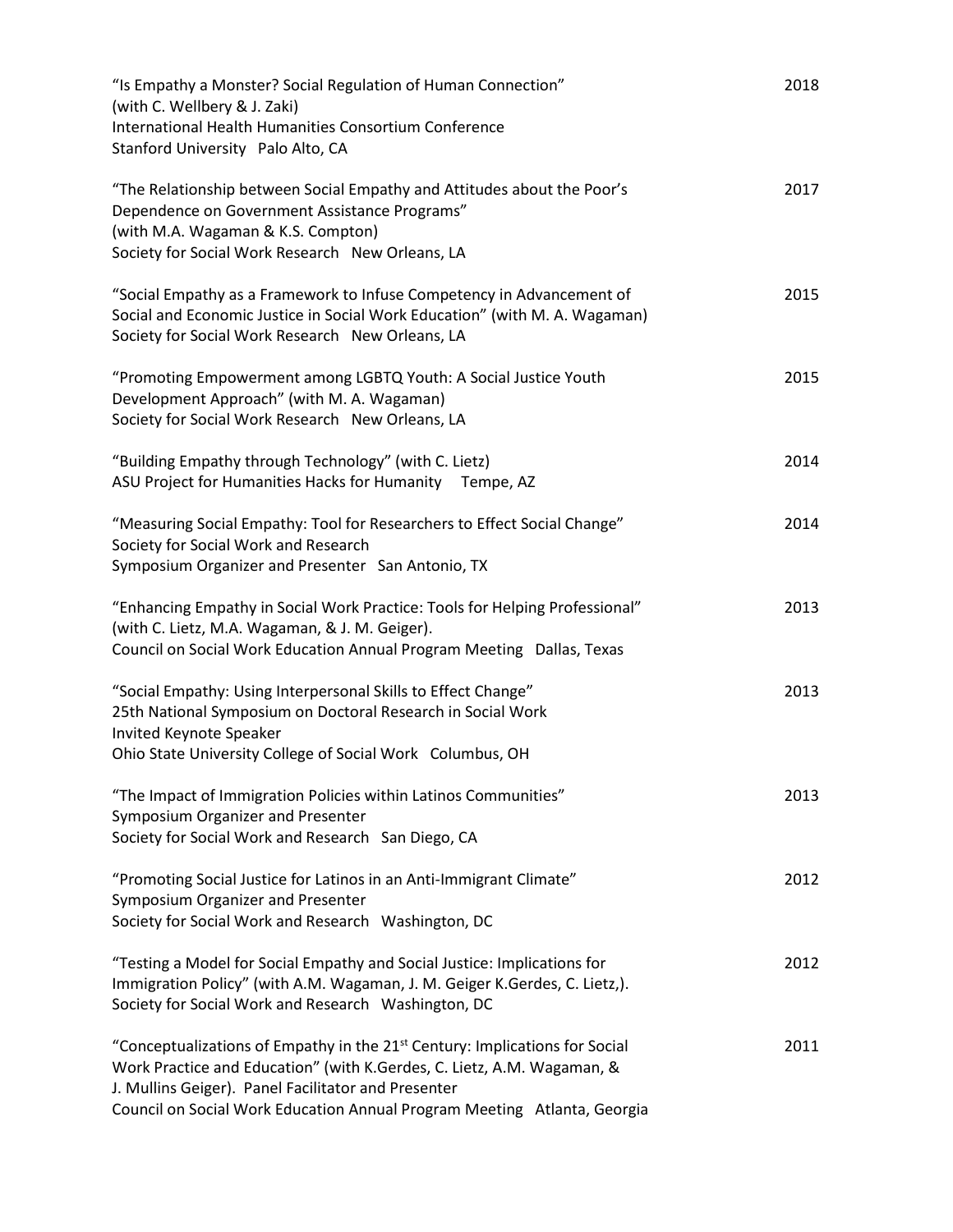| "Consequences of Immigration Status on Latinos: Implications for Social Work<br>Policy, Practice and Research" (Symposium Facilitator)<br>Society for Social Work and Research Tampa, Florida                                                      | 2011 |
|----------------------------------------------------------------------------------------------------------------------------------------------------------------------------------------------------------------------------------------------------|------|
| "Social Empathy Attitudes and Latino Culture" (with K.Gerdes, A. Wagaman,<br>J. Mullins, & D. Androff) Society for Social Work and Research Tampa, Florida                                                                                         | 2011 |
| "Infusing Social Empathy into the Classroom: Pedagogy to Promote Social Justice"<br>(with A. Wagaman, J. Mullins & K. Gerdes)<br>Council on Social Work Education Annual Program Meeting Portland, Oregon                                          | 2010 |
| "Helping Students to Feel the Relevance of Social Work in their Lives"<br>(with Karen E. Gerdes)<br>Webinar presentation, Cengage Learning, Belmont, California                                                                                    | 2009 |
| "The Deleterious Consequences of U.S. Immigration Policy on Mexican Immigrant<br>Children's Well-being: Challenges for Social Development"<br>(with D. Androff & J. Messing)<br>International Consortium for Social Development, Monterrey, Mexico | 2009 |
| "Social Work Students and Information Technology: Boon or Boondoggle to<br>Advancing Knowledge?" (with S. Smith & T. Hart)<br>Council on Social Work Education Annual Program Meeting<br>San Francisco, California                                 | 2007 |
| "Social Empathy: A New Paradigm to Address Poverty"<br>International Poverty Research Group Tokyo, Japan                                                                                                                                           | 2006 |
| "Social Welfare Policy in the United States: The Impact of Values"<br>University of Alaska School of Social Work Fairbanks, Alaska                                                                                                                 | 2006 |
| "An Examination of Poverty in the U.S.: A Values Perspective"<br>Hokkaido University Graduate School of Education Sapporo, Japan                                                                                                                   | 2003 |
| "Meet the Authors - Book Presentation" (with K. Gerdes & S. Steiner)<br>Council on Social Work Education Annual Program Meeting, Atlanta, Georgia                                                                                                  | 2003 |
| "Political Discourse on Poverty" (with K. Kilty)<br>Society for the Study of Social Problems Poverty Forum, Chicago, Illinois                                                                                                                      | 2002 |
| "Enhancing Large Lecture Classes" (with K. Gerdes, S. Steiner, & S. Brzuzy)<br>Association of Baccalaureate Social Work Program Directors Annual Conference<br>Philadelphia, Pennsylvania                                                          | 1997 |
| "The Approach of the Millennium: Anticipating and reacting to Changes in Social<br>Services" (with S. Brzuzy, K. Gerdes, & S. Steiner)<br>NASW Annual Conference for Arizona, Tucson, Arizona                                                      | 1996 |
| "Genetics and Biological Determinism: Scientific Breakthrough or Blaming the<br>Victim?" (With K. Kilty)<br>Society for the Study of Social Problems Annual Meeting Los Angeles, California                                                        | 1994 |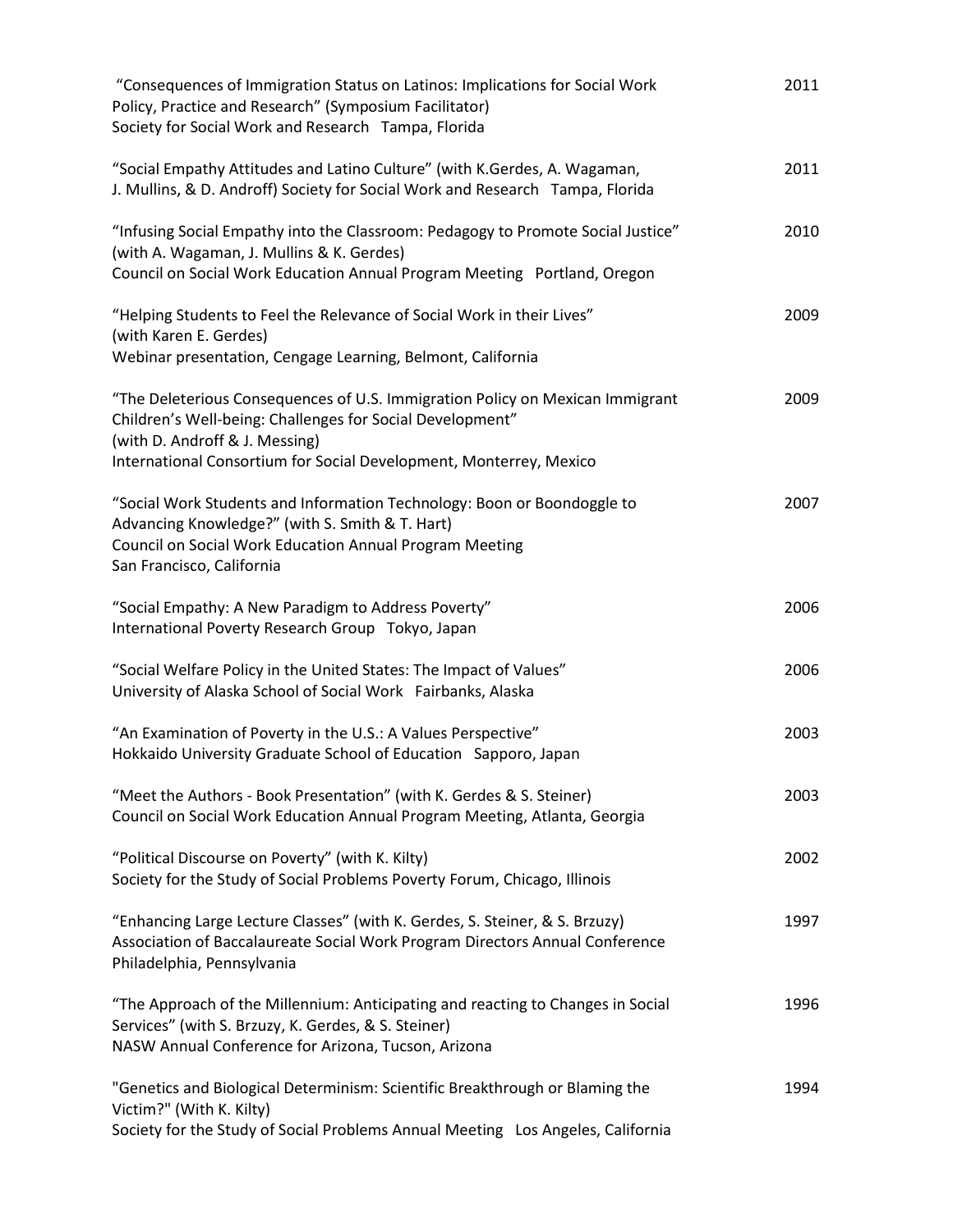| "Women in Politics: A Vote Analysis of Family Leave Legislation"<br>Purdue University Women's Studies Symposium West Lafayette, Indiana                                                                                   | 1993 |
|---------------------------------------------------------------------------------------------------------------------------------------------------------------------------------------------------------------------------|------|
| "Developing a Community-Based Research Program for Social Work Students"<br>Council on Social Work Education Annual Program Meeting New York, New York                                                                    | 1993 |
| "Collaborative Community-Based Services for Multi-Need Youth:<br>A Clustering Approach" (with M. McCreight)<br>Fifth Annual Research Conference<br>Research & Training Center for Children's Mental Health Tampa, Florida | 1992 |
| "Techniques for Community Organizing and Policy Empowerment with<br>Dislocated Workers" (with S. Brzuzy & K. E. Nuccio)<br>National Association of Social Workers Annual Conference Boston, Massachusetts                 | 1990 |
| "Children, Youth, Families, and Schools: A Research Agenda for the 1990's"<br>(with P. Allen-Meares & N. Gustavsson)<br>National Association of Social Workers Annual Conference Boston, Massachusetts                    | 1990 |
| "The High Cost of Neglecting Children" (with N. Gustavsson)<br>National Association of Social Workers Annual Conference San Francisco, California                                                                         | 1989 |
| "The Family Support Act: Implications for State Governments" (with A. Halter)<br>American Public Welfare Association 7th National Conference Washington, D.C.                                                             | 1989 |
| "The Legacy of the Settlement Movement: Direction for the Future"<br>Council on Social Work Education Annual Program Meeting Chicago, Illinois                                                                            | 1989 |
| "Ownership: Preventive Intervention with Adolescents"<br>Tenth Annual Conference for the Advancement of<br>Social Work with Groups, Baltimore, Maryland                                                                   | 1988 |
| "The Impact of Social Policy: Challenge for the Social Work Practitioner"<br>National Association of Social Workers Annual Conference Philadelphia, Pennsylvania                                                          | 1988 |
| "Homeless Children: Practice Implications for School Social Workers"<br>(with K. J. Moroz)<br>National Association of Social Workers Annual Conference Philadelphia, Pennsylvania                                         | 1988 |
| "Teaching Community Organization in the Classroom: An Experiential Model"<br>Council on Social Work Education Annual Program Meeting, Atlanta, Georgia                                                                    | 1988 |
| "The Plight of the Homeless: A Rural Community's Experience"<br>(with S. Brzuzy & J. Hansen)<br>1987 Midwest Eco-Community Conference Bloomington, Indiana                                                                | 1987 |
| "Social Welfare Policy and Economic Change: Opportunities for Vulnerable Populations"<br>Third National Symposium on Doctoral Research and Social<br>Work Practice, Ohio State University, Columbus, Ohio                 | 1987 |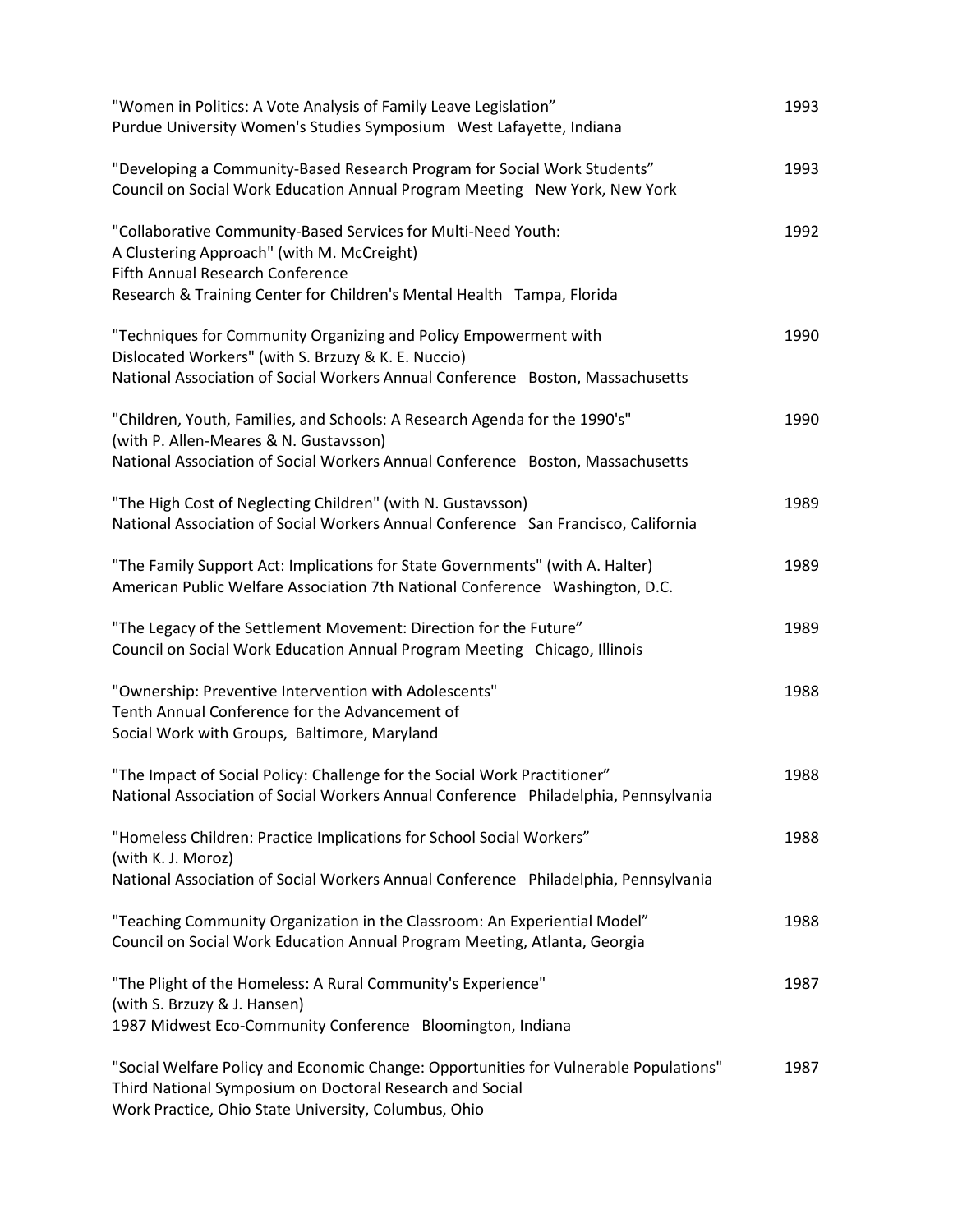| "Concentrations: Preparation for Advanced Practice?"<br>Council on Social Work Education Annual Program Meeting St. Louis, Missouri                                                                                                                  | 1987 |
|------------------------------------------------------------------------------------------------------------------------------------------------------------------------------------------------------------------------------------------------------|------|
| "Future Directions for Public Aid: Required Jobs?"<br>Crossroads Conference, Sangamon State University Springfield, Illinois                                                                                                                         | 1986 |
| <b>MEDIA</b>                                                                                                                                                                                                                                         |      |
| Associated Press, New York NY<br>Practicing empathy during the COVID-19 pandemic, background interview                                                                                                                                               | 2021 |
| National Public Radio, Washington, DC<br>Interview - 10 Questions about empathy in America a year after George Floyd's death<br>https://www.npr.org/2021/05/25/999791624/what-george-floyds-death-has-done-for-americans-<br>ability-to-feel-empathy | 2021 |
| MSW Online - Expert interview<br>https://mastersinsocialworkonline.org/expert-interviews/elizabeth-segal/                                                                                                                                            | 2020 |
| Center for Building a Culture of Empathy - Expert interview<br>http://cultureofempathy.com/References/Experts/Elizabeth-Segal.htm                                                                                                                    | 2019 |
| Curious Minds Podcast - Why We Need Social Empathy<br>https://www.gayleallen.net/cm-140-elizabeth-segal-on-why-we-need-social-empathy/                                                                                                               | 2019 |
| Story for Lawyers, Phoenix, Arizona<br>Training video contribution: What is Empathy?                                                                                                                                                                 | 2016 |
| State of Opportunity Special: Michigan Public Radio<br>http://stateofopportunity.michiganradio.org/post/state-opportunity-special-your-tax-dollars-work                                                                                              | 2015 |
| Michigan Public Radio<br>Interview - "Social empathy and public policy"                                                                                                                                                                              | 2013 |
| Arizona Republic, Phoenix, Arizona<br>Roundtable Discussion - "Public Policy Issues Surrounding Gay Marriage"                                                                                                                                        | 2010 |
| <b>Cronkite News Service</b><br>Interview - "Childhood Poverty on the Rise"                                                                                                                                                                          | 2009 |
| KJZZ Public Radio, Phoenix, Arizona<br>Interview - "History of Welfare in America"                                                                                                                                                                   | 1997 |
| KFYI Radio, Phoenix, Arizona<br>Guest Speaker - "Welfare Reform"                                                                                                                                                                                     | 1997 |
| Arizona Republic, Phoenix, Arizona<br>Interview - "Getting off Welfare" May 8, 1997, pp. A1, A12, A13                                                                                                                                                | 1997 |
| Phoenix Downtown Magazine, Phoenix, Arizona<br>Interview - "Miracle on Garfield Street" May, 1997, pp. 7-8                                                                                                                                           | 1997 |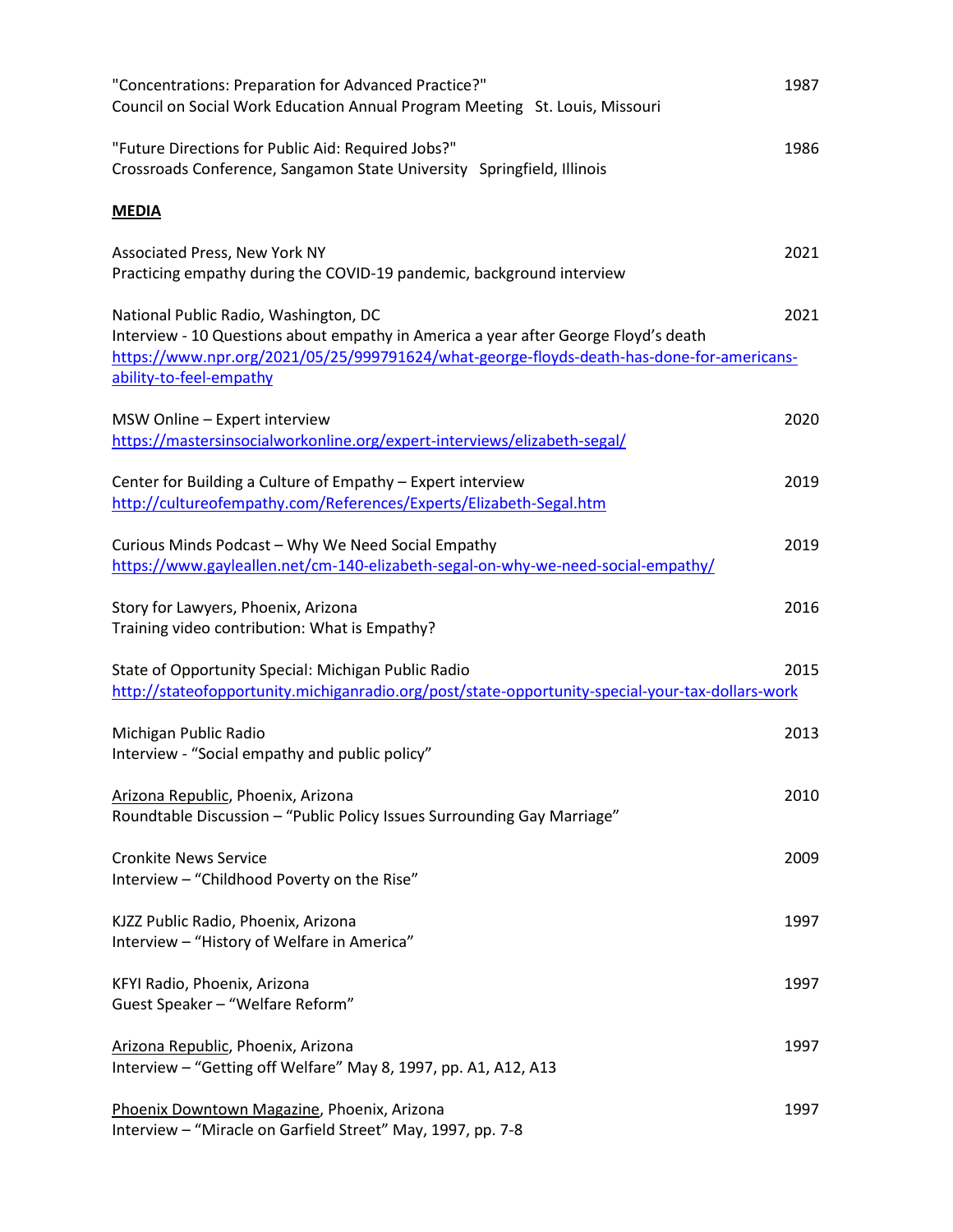| Open Line, WOSU Public Radio, Columbus, Ohio<br>Guest Speaker - "Welfare Reform"                                                             | 1994 |
|----------------------------------------------------------------------------------------------------------------------------------------------|------|
| NASW Public Service Campaign, 1989 Publicity Kit<br>"Social Workers Urge Schools to Identify and Assist Homeless Children"<br>Washington, DC | 1989 |
| Special Report, TV Channel 3, Champaign, Illinois<br>"Homelessness in Central Illinois"                                                      | 1988 |
| Point/Counterpoint, University of Illinois News Bureau, Radio interview<br>"The Federal Role in Services for the Homeless"                   | 1988 |
| Focus 580, WILL Public Radio, Champaign, Illinois<br>Guest Speaker - "The Changing Face of the Homeless: Women, Children and Families"       | 1987 |
| Focus 580, WILL Public Radio, Champaign, Illinois<br>Guest Speaker - "The Welfare System"                                                    | 1987 |
| Roundtable News, TV Channel 15, Champaign, Illinois<br>Panelist - "Homelessness in Champaign-Urbana"                                         | 1986 |

# **SCHOOL, COLLEGE AND UNIVERSITY INVOLVEMENT**

# **Arizona State University: 1995 – present**

# *School of Social Work*

| Advanced Generalist Program Committee                 | 2015-present                                         |
|-------------------------------------------------------|------------------------------------------------------|
|                                                       | [Chair 2015-present]                                 |
| MSW Online Program Coordinator                        | 2014-2015                                            |
| Search Committee                                      | 1995-96; 2003-04; 2006-07; 2007-08; 2018-19; 2021-22 |
|                                                       | [Chair: 2003-04; 2007-08; 2018-19]                   |
| Interim Director                                      | 1998-2000; 2010                                      |
| <b>Promotion &amp; Tenure Review</b>                  | 1995-1998; 2000-2001; 2002-2005; 2011-2014           |
|                                                       | [Chair: 1995-1998; 2004-2005; 2012-2014]             |
| <b>Annual Performance Evaluation</b>                  | 2019-present                                         |
| Policy, Administration, & Community Program Committee | 1995-2015                                            |
|                                                       | [Chair: 1997-1998; 2006-2007; 2009-2012]             |
| Coordinator, Ph.D. Program                            | 1999-2001; 2002-2005; 2012-2013                      |
| Coordinator, MSW Program                              | 1996-1997                                            |
| CSWE Reaffirmation Self-Study co-lead facilitator     | 1999-2000; 2014-2015; 2021-2022                      |

# *College*

| <b>Fixed Term Faculty Promotion Review Committee</b>    | 2021-2022 |
|---------------------------------------------------------|-----------|
| Work Group on Promotion of Research – Chair             | 2012      |
| School of Social Work Director Search Committee – Chair | 2009-2010 |
| Associate Dean                                          | 2005-2006 |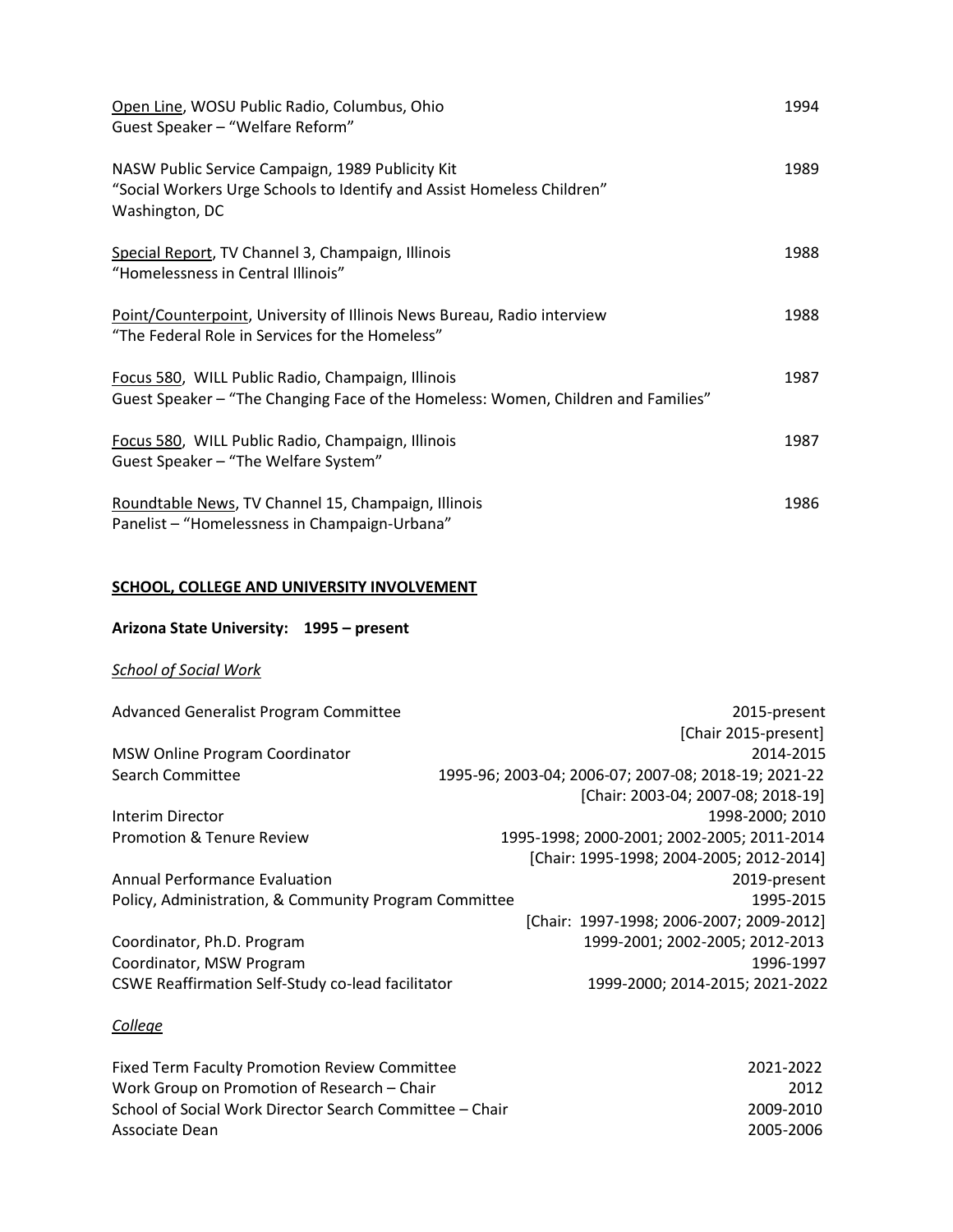Southwest Poverty Consortium 2003-2004 Ad Hoc DIGS Proposal Review Committee 2000 and the control of the 2000 and the 2000 and the 2000 and the 2000 Academic Senator-at-Large 1995-1996; 2000-2001; 2002-2003

# *University*

| School of Public Affairs Faculty Affiliate                                                                                                                   | 2010-present                    |                                                    |           |
|--------------------------------------------------------------------------------------------------------------------------------------------------------------|---------------------------------|----------------------------------------------------|-----------|
| School of Social Inquiry and Justice Studies Faculty Affiliate                                                                                               | 2003-present                    |                                                    |           |
| Women's and Gender Studies Faculty Affiliate                                                                                                                 | 1998-present                    |                                                    |           |
| Governance Grievance Committee<br>School of Social Inquiry and Justice Graduate Studies Committee<br>Asian Pacific American Studies Faculty Search Committee | 2012-2015<br>2006-2007<br>2006  |                                                    |           |
|                                                                                                                                                              |                                 | College of Public Programs Dean's Search Committee | 2004-2005 |
|                                                                                                                                                              |                                 | <b>University Design Team</b>                      | 2003      |
| Honor's College Dean's Search Committee                                                                                                                      | 2002-2003                       |                                                    |           |
| <b>Faculty Women's Association</b>                                                                                                                           | 1995-2010                       |                                                    |           |
| Academic Senate                                                                                                                                              | 1995-1996; 2000-2001; 2002-2003 |                                                    |           |
| Committee on Academic Freedom and Tenure                                                                                                                     | 1997-1998                       |                                                    |           |
| Ohio State University: 1989-1995                                                                                                                             |                                 |                                                    |           |
| <b>College of Social Work</b>                                                                                                                                |                                 |                                                    |           |
| Doctoral Studies Curriculum Area Group, Chair                                                                                                                | 1993-1995                       |                                                    |           |
| <b>Educational Policy Committee</b>                                                                                                                          | 1992-1995                       |                                                    |           |
| Chair, 1992-1994                                                                                                                                             |                                 |                                                    |           |
| <b>CSWE Reaccreditation Preparation Committee</b>                                                                                                            | 1992-1994                       |                                                    |           |
| Social Policy Curriculum Area Group                                                                                                                          | 1990-1995                       |                                                    |           |
| Chair, 1991-1993                                                                                                                                             |                                 |                                                    |           |
| Director Undergraduate Honors Program                                                                                                                        | 1990-1994                       |                                                    |           |
| Graduate Studies, Chair                                                                                                                                      | 1992-1993                       |                                                    |           |
| Task Force on Structure and Governance                                                                                                                       | 1991-1992                       |                                                    |           |
| <b>Search Committee</b>                                                                                                                                      | 1990-1992                       |                                                    |           |
| Lecture Series Committee                                                                                                                                     | 1989-1992                       |                                                    |           |
| University                                                                                                                                                   |                                 |                                                    |           |
| Associate of Women's Studies Department                                                                                                                      | 1992-1995                       |                                                    |           |
| Alumni Distinguished Teaching Award Committee<br>Chair, 1992-1993                                                                                            | 1991-1994                       |                                                    |           |
| Graduate Studies, Representing College of Social Work                                                                                                        | 1992-1993                       |                                                    |           |
| Honors College Directors Committee                                                                                                                           | 1990-1994                       |                                                    |           |
| Interdisciplinary Research Grant Review Committee                                                                                                            | 1991                            |                                                    |           |
| University of Illinois at Urbana-Champaign: 1986-1988                                                                                                        |                                 |                                                    |           |

| <b>School of Social Work</b>    |           |
|---------------------------------|-----------|
| Executive Committee             | 1987-1988 |
| International Studies Committee | 1987-1988 |
| Search Committee                | 1986-1988 |
| Admissions and Recruitment      | 1986-1987 |